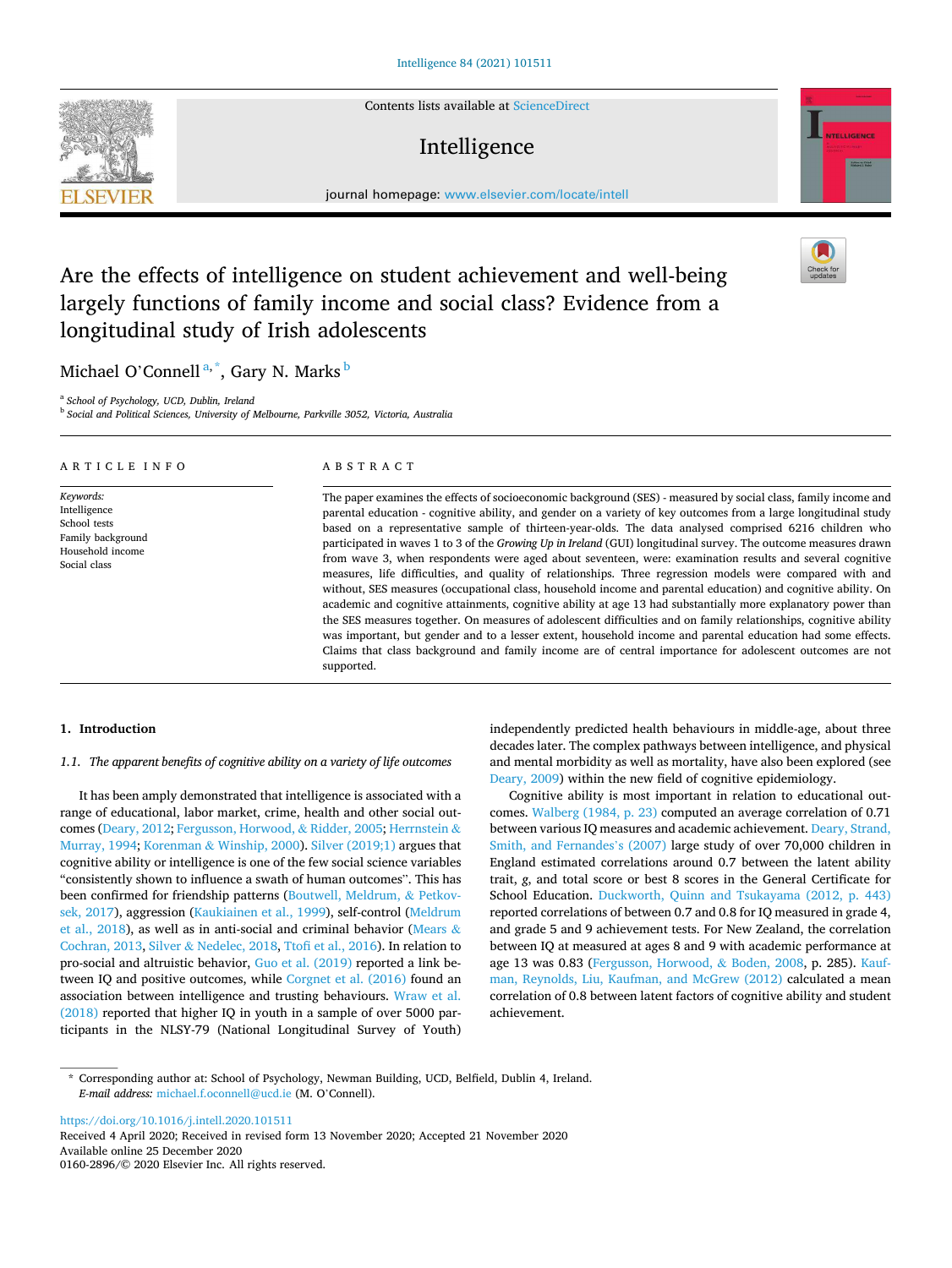#### *1.2. The intelligence critique*

A recurring criticism of such studies is that they neglect the role played by socioeconomic background. A common argument is as follows: since socioeconomic background is the major influence on intelligence, then observed effects of intelligence are simply proxy effects for socioeconomic background. Therefore, if there were a more comprehensive or more accurate measure of socioeconomic background (SES) then the observed association with intelligence would disappear, or at least be substantially reduced (Hauser & [Carter, 1995](#page-8-0); [Heckman, 1996](#page-8-0), p. 1113; Korenman & [Winship, 2000\)](#page-8-0). This critique is partially correct: socioeconomic background can have some impact on intelligence. Obviously, severe economic deprivation is detrimental to cognitive development ([Duncan, Brooks-Gunn,](#page-8-0) & Klebanov, 1994; [Plomin](#page-8-0) & [Deary, 2014](#page-8-0)). A substantial body of literature claims that there is a causal link between growing up in low income families and a range of negative impacts on children's lives beyond only academic achievement (e.g. [Watson, Maitre and Whelan, 2012a,b](#page-9-0)). Low income is thought to have an impact on mental health, and emotional and behavioral outcomes ([Duncan, Yeung, Brooks-Gunn,](#page-8-0) & Smith, 1998). [Duncan et al.](#page-8-0)  [\(1994\)](#page-8-0) found that growing up in low income households was associated with greater levels of fear, anxiety and sadness, as well as bad temper and tantrums. [Holzer, Schanzenbach, Duncan, and Ludwig \(2008\)](#page-8-0)  linked childhood poverty with poorer self-regulation and attentional skills. Other studies conclude that children in low income families are more likely to display behavioral problems, problems in peer relations, as well as anti-social behavior and depression. Conduct problems and hyperactivity are linked to poorer economic circumstances ([Richards,](#page-8-0)  Garratt, & [Heath, 2016\)](#page-8-0).

# *1.3. Are there limits to "explaining intelligence away"?*

The argument, however, that the effects of intelligence can be explained largely by socioeconomic background rests on several untenable assumptions. The first is that socioeconomic background is the major influence on intelligence. Two metastudies published in 1981 and 2016 indicate declining correlations between family socioeconomic status (SES) and offspring's intelligence from 0.33 to 0.22 [\(Harwell,](#page-8-0)  [Maeda, Bishop,](#page-8-0) & Xie, 2017, p. 208; [White, 1982](#page-9-0), p. 469). Proponents of the argument that intelligence effects are mere proxy effects for socioeconomic background disregard the significant correlation - ranging from 0.4 and 0.6 - between parents' abilities, and those of their biological children [\(Anger, 2012;](#page-7-0) [Black, Devereux,](#page-7-0) & Salvanes, 2009; Grönqvist, Öckert, & [Vlachos, 2017;](#page-8-0) [Plomin, DeFries, Knopik,](#page-8-0) & Nei[derhiser, 2013,](#page-8-0) p. 195). Furthermore, maternal ability is a more powerful predictor of children's test scores than SES ([Carlson](#page-7-0) & Cor[coran, 2001,](#page-7-0) p. 789). [Anger and Heineck \(2010\)](#page-7-0) found that controlling for parental educational attainment and family background, there remained a 'very robust' link between the cognitive abilities of children and their parents, consistent with an "average correlation of 0.5 between parents and their offspring". (p. 1269).

The second untenable assumption is that genetics is not relevant in relation to intelligence. It is well-established that the heritability of intelligence is around 0.5 during childhood, increasing during adolescence ([Bouchard Jr., 2013](#page-7-0); Plomin & [Deary, 2014\)](#page-8-0). This finding is based on decades of twin and kinship studies. Genome-wide association tests (GWAS) have found genetic effects - identified by single-nucleotide polymorphisms (SNPs) – on intelligence, educational attainment and student achievement. ([Allegrini et al., 2019](#page-7-0); [Lee et al., 2018\)](#page-8-0). [Hill et al.](#page-8-0)  [\(2019\)](#page-8-0) used multi-trait analysis of GWAS on a very large British sample to show that "the genes linked to differences in income are predominantly those that have previously been linked with intelligence, and that intelligence is one of the likely causal factors leading to differences in income" (p. 1).

This is linked to the final untenable assumption - that the effects of socioeconomic background are *causal*. They are likely, at least in part, to

reflect the effects of parents' abilities. Strenze'[s \(2007\)](#page-8-0) meta-analysis found that an individual's intelligence measured during childhood or adolescence correlated with their later attainment in education (*r* = 0.56), occupational status (0.45) and family income (0.23). Rindermann and Ceci (2018) found that across 7 countries, and 19 sub-samples, that parental education was far more important than family wealth in predicting children's measured intelligence. [Lemos, Almeida, and Colom](#page-8-0)  [\(2011\)](#page-8-0) conclude that the observed relationship between parents' education and intelligence is more likely to reflect the genetic transmission of intelligence rather than social processes typically associated with parent's education such as, more frequent reading to children, more books in the home, better parenting, more positive attitudes to education, etc.

There is a large body of prominent research and social commentary on student achievement that overlooks cognitive ability, and focuses on family income and socioeconomic background ([Chmielewski, 2019](#page-8-0); Chmielewski & [Reardon, 2016](#page-8-0); [OECD, 2019;](#page-8-0) [Reardon, 2011\)](#page-8-0). The influential *Programme for International Student Assessment* (PISA) administered by the [OECD \(2016\)](#page-8-0), relies heavily on a composite SES measure, Economic and Social and Cultural Status (ESCS) comprising parents' occupation and education, and many indicators of material, cultural and educational resources. In the paradigm of PISA, ESCS is seen as a powerful independent predictor of student achievement. Students who outdid their ESCS forecast - i.e. who overcame disadvantaged socio-economic origins by scoring well in PISA tests - are defined as 'resilient' students.

In the UK, politicians and senior civil servants maintain that "the primary determinant of how well (or badly) you do in life is class, not your talent or effort" [\(Saunders, 2019,](#page-8-0) pp. 3–19,14). *The Children's Society (UK)* links childhood poverty to academic underachievement, poor mental health, the experience of bullying, and adult unemployment. [Wilkinson and Pickett](#page-9-0)'s (2009) book linking greater household income inequality to a series of negative outcomes with data from several countries with children's educational levels, physical and mental health, social and family relations was a clear statement of exogenous influences bearing down on children's lives.

In Ireland, the prevailing view among politicians, academics and journalists is that SES inequalities pervade educational outcomes. In a newspaper interview in 2016, a leading educational sociologist in Ireland, and associate of the *Economic and Social Research Institute* (ESRI) linked poor academic ability and challenging classroom behaviours among children to their parents' lower income, and the parental inability to purchase educationally stimulating materials for the home. Harsher parenting, by economically stressed parents, was also linked to economic insecurity (quoted in June 13th, 2016 in The Irish Examiner, 'Poverty impacting children's ability to learn'). An ongoing Irish government initiative since 2005, DEIS, *Delivering Equality of Opportunity in Schools*, linked lower scores in reading and mathematics primarily to economic deprivation, and sought to address the problem by directing additional resources to schools in deprived areas. A 2019 parliamentary report on educational inequality and disadvantage in Ireland, twice made the claim that the association between social inequality/social class and educational outcome was causal: "Social class further impacts on children's educational attainment. At the end of primary school, children from higher professional backgrounds had a mean literacy score of 43 (out of a possible 50), those from semi- or un-skilled manual backgrounds had a score of 28, and those in households where neither parent was employed had a mean score of 25." ([Houses of the Oir](#page-8-0)[eachtas, 2019](#page-8-0); 5 and Appendix 3, section 3; 2).

# *1.4. The rationale for this study*

This study examines the effects of SES measured by social class, household income and parental education vis-a-vis cognitive ability for ` a range of important educational and social outcomes measured several years later.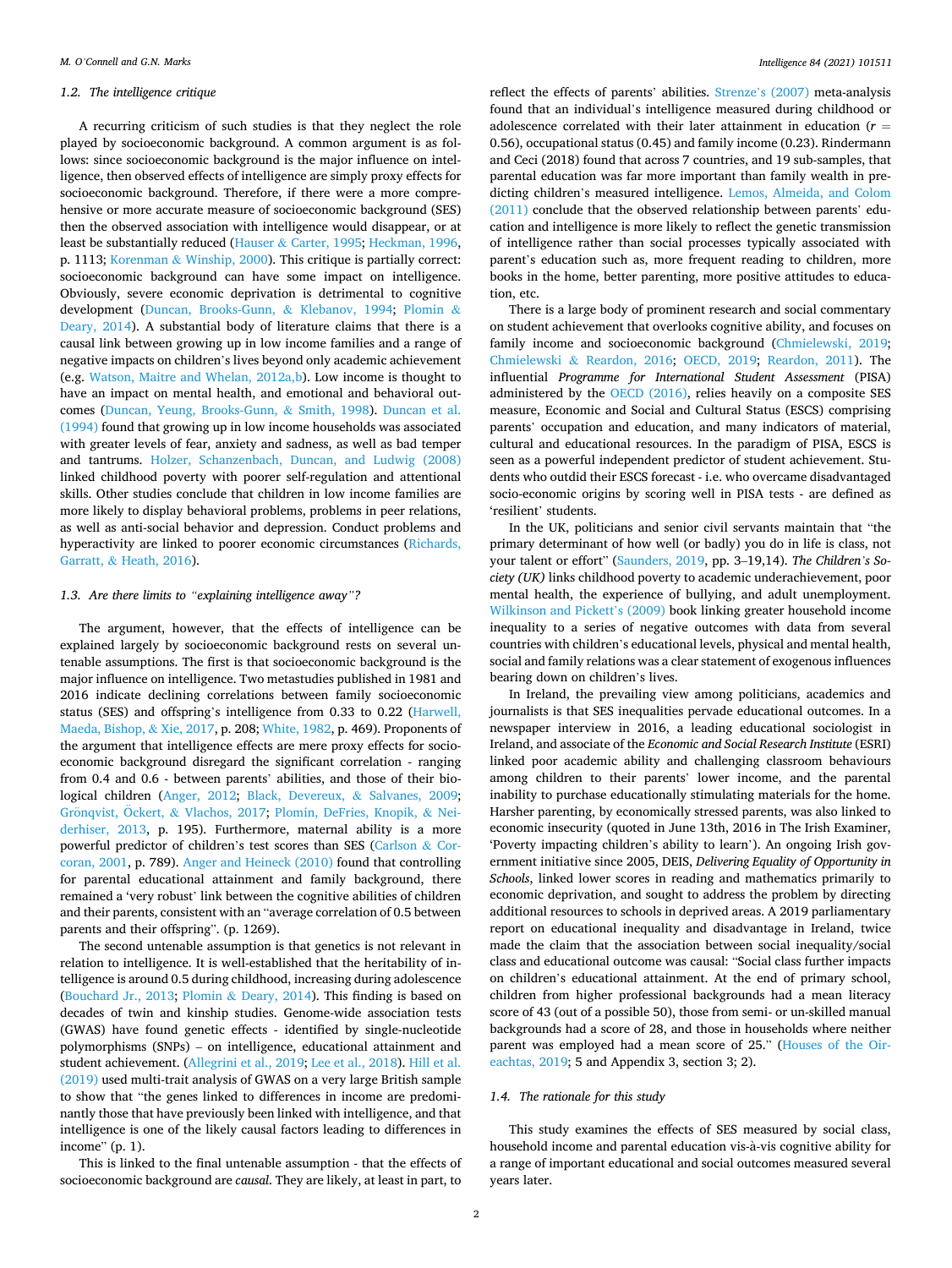There are several advantages of this study compared to previous studies. First, the measure of cognitive ability is a standard cognitive ability test, the Drumcondra Reasoning Test (DRT). The widely reliedupon AFQT has been criticized as being a measure, not of intelligence, but of school achievement [\(Fischer et al., 1996,](#page-8-0) p. 56). [Currie and](#page-8-0)  [Thomas \(1999\)](#page-8-0) suggest that AFQT scores are a better measure of family background than intelligence. Second, unlike the AFQT measure, DRT is measured at a single point in the educational career. A common criticism of [Herrnstein and Murray](#page-8-0)'s (1994) analyses is that AFQT score correlates highly  $(r = 0.54)$  with years of education at the time of testing ([Fischer et al., 1996,](#page-8-0) p. 60), since it was collected from adolescents aged 16 to 22. Finally, in contrast to most studies of adolescents, the Irish dataset includes an accurate and household-size adjusted measure of family income. The overall aim of this study is to assess the veracity of the widespread belief that the educational and social outcomes of Irish adolescents can be attributed largely to SES, indicated here by social class, family income, and parental education.

# **2. Materials and method**

# *2.1. Data*

The Department of Health and Children in Ireland commissioned a large longitudinal study, *Growing Up in Ireland* (GUI) ([Murray, McCrory,](#page-8-0)  [Thornton, Williams,](#page-8-0) & McQuail, 2011). The dataset analysed in this paper was produced from the cohort study that followed children from age 9 (wave 1), revisiting them at age 13 (wave 2), and most recently at age 16–18 (wave 3). The analysis reported here is mainly based on the data from waves 2 and 3.

The first wave surveyed a representative sample of 8568 children in late 2007 and early 2008, using schools as the primary sampling unit. The original sample was large comprising about 14% of all 9-year-olds in Ireland in 2007. Wave 2 data was collected in late 2011 and early 2012 comprised 7525 children, that is 88% of the original sample. Wave 3 administered in late 2015 and early 2016, comprised 6216 participants, 73% of the original cohort. The GUI collects data from the participating children, their primary and secondary caregivers, from the teachers in the child's school and from the school principal in relation to the school characteristics. The data collected includes standardised educational tests and school achievements, measures of cognitive ability, personality traits, household income and parental characteristics.

# *2.2. Analysis plan*

The research goal was to estimate the effects of social class, household income, gender, cognitive ability, and parental education, assessed at age 13, on several important outcomes assessed mainly four years later, at age 17.

Three models were analysed. SPSS version 26 was used for dataanalysis.

- 1. Model 1 entered social class differences, household income, gender and parental education as independent variables.
- 2. Model 2 entered cognitive ability based on the Drumcondra Reasoning Test (DRT) and gender.
- 3. Model 3 entered social class differences, household income, gender, parental education and cognitive ability.

Summary data for all non-categorical variables are presented in Appendix 1.

# *2.3. Independent variables*

#### *2.3.1. Cognitive ability*

This was assessed in wave 2 when the child was aged approximately 13. The test used was the Drumcondra Reasoning Test (DRT), which assesses numerical, verbal and overall reasoning ability ([Educational](#page-8-0)  [Research Centre or ERC, 1997\)](#page-8-0). The DRT has been used in Irish schools for over 30 years, and examines a variety of abilities, such as the ability to understand, think and reason with words, and to reason with numbers and manipulate numerical relationships. The verbal subtest is based on synonyms, classifications, analogies and antonyms. Numerical ability is assessed by examining operation with numbers, relationships with numbers, sequential ordering and numerical abstractions. The DRT was standardised using data from approximately 6000 students in the Irish educational system, either at the end of the primary system, or commencement of the secondary school system. Its recommended administration time is 50 min. The answers are in a multiple-choice format. There are 40 items assessing verbal reasoning, and 40 items assessing numerical ability. A sample question assessing verbal reasoning is, "Which word is the odd one out? Terrify; Scare; Frighten; Argue". A sample numerical ability question is "Which number comes next after 1, 2, 4, 8, 16 …? 10; 20; 24; 32." In its usage for the GUI longitudinal survey, the administrators transformed the Drumcondra Numerical Reasoning and the Drumcondra Verbal Reasoning Ability scores into a single overall logit score. Scoring on individual items in the DRT are not provided in the survey dataset, so it was not possible to calculate measures of reliability.

# *2.3.2. Household income*

The GUI survey coordinators provided a derived measure entitled, 'Equivalised household income'. This derived variable in euro per year was produced by the GUI study coordinators by calculating [disposable household income] = [total gross household income] - [statutory deductions of income tax  $+$  social insurance contributions]. Disposable household income was then divided by equivalised household size assigning a weight of 1 to the first adult in the household, a weight of 0.6 to each subsequent adult, and a weight of 0.33 to each child (see [Quail,](#page-8-0)  [Williams, Thornton,](#page-8-0) & Murray, 2014: 26). The measure is a highly sensitive and discriminating one, with a mean of 17,986 euros, a median of 16,000 euros, and a standard deviation of 9613.7. 'Equivalised' means adjusting for household size and can be understood as the amount of disposable income per household member. It should be noted that the *Growing Up in Ireland* survey is carried out by the ESRI, Ireland's foremost research institute regarding measures of household income, and income equality. The measure of equivalized household income created, and commonly used, by the institute is the most accurate and robust measure of income for households in the country. In order to avoid distortions in any one year of household income, the data for household income in waves 1 and 2 were averaged then divided by 1000. As is common practice, average equivalized household income was logged to reduce the influence of very high incomes on the estimates. Logged Household income had a mean of 4.21, a median of 4.22, and a standard deviation of 0.20. and ranged from 3.44 to 5.14. The measure was available for 6039 respondents.

#### *2.3.3. Social class*

The GUI produces an assessment of the social class of each household based on the occupation of the adults. The original seven occupational groups for highest occupational status of either parent were reduced to four groups:

Professionals (9.4%), Managerial and technical (30.5%), Whitecollar (19.7%), Manual and other (40.3%). Simple dummy coding was used to create three dummy variables, contrasting professionals, managers and technicians, and routine white-collar employees with manual workers.

# *2.3.4. Parental education*

The number of full-time years of education of both parents were summed and averaged. The exact number was available for the mother. However, fathers' level of educational attainment consisted of only four categories., These were recoded to 10 years of formal education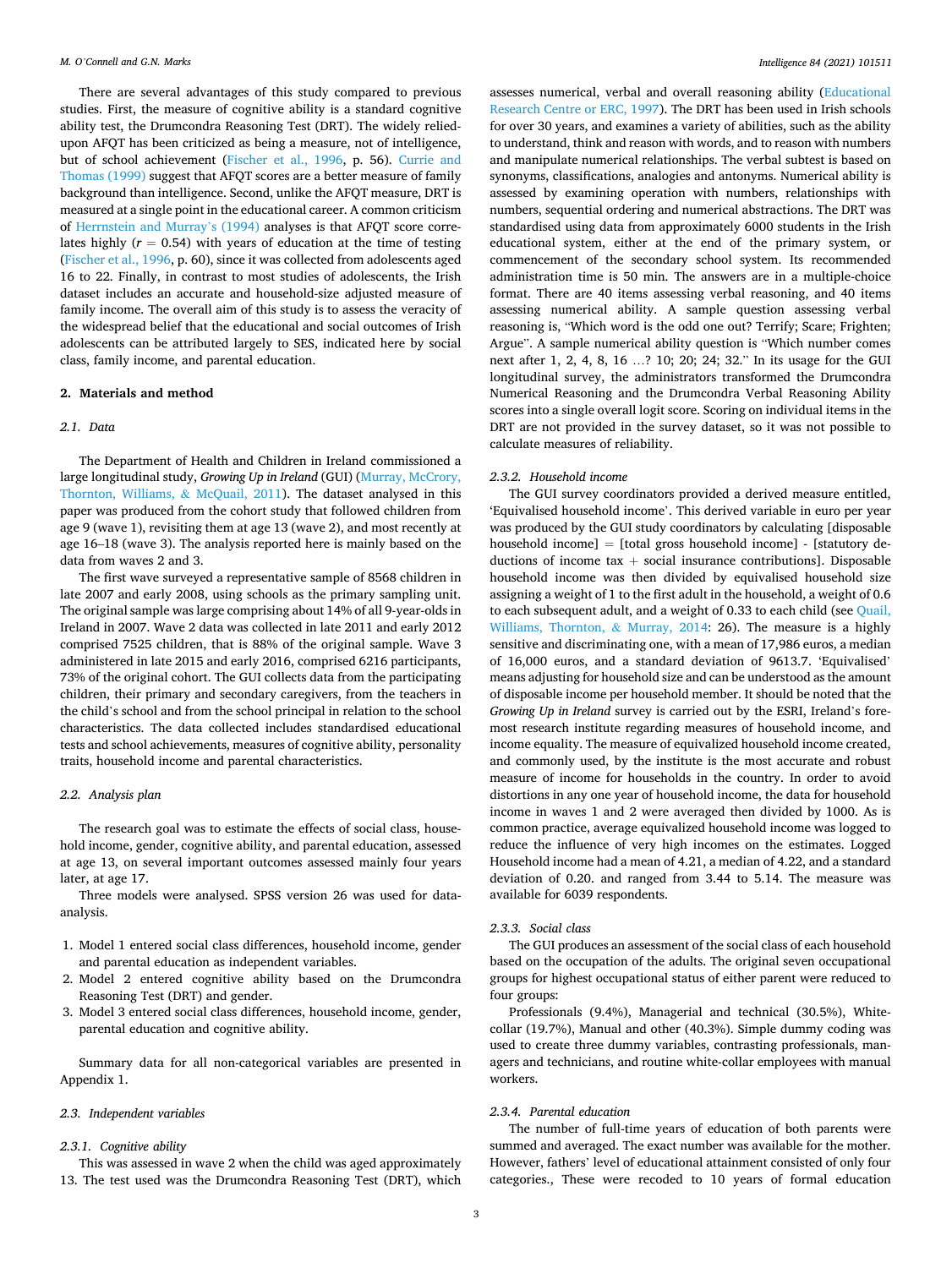<span id="page-3-0"></span>(12.9%), 14 years (62.7%), 18 years (21.3%) and 22 years (4.0%).

*2.4. Dependent (outcome) measures assessed at age 17* 

# *2.4.1. Educational/cognitive measures*

*2.4.1.1. National exam.* The overall outcome of a national standard academic examination, the Junior Certificate, typically taken at age 15/ 16, was used to measure academic achievement.

The Junior Certificate is an Irish national examination taken by virtually all Irish children after three years of secondary school, usually at age 15–16. It includes both mandatory and optional academic subjects, and typically a student takes 9 to 13 subjects. The examination is the culmination of three years of study of the various subjects, and the examination process consists of approximately two to three weeks of individual subject examinations at the end of the school year in June. Subjects may be taken at higher, ordinary or foundation level. At wave 3, almost all of the cohort had taken the examination and provided the study with their results. For reasons of anonymity, the grades achieved were collapsed into broad categories – A, B, or C, at Higher level, D at Higher level; A, B, or C, at Ordinary level, D at Ordinary level, A, B, or C, at Foundation level, D at Foundation. As in other analyses of the examination, (see [Sofroniou, Shiel,](#page-8-0) & Cosgrove, 2000) the grades were placed on a 12 point scale per subject (with for example, A in Higher equal to 12 and D in Foundation equal to 1) and each participant had all their grades summed into a single standardised exam score. The loss of discrimination on individual grades, through clustering, means that the correlation between cognitive ability and examination result is almost certainly understated.

*2.4.1.2. Verbal attainment aged 17.* Wave 3 of the GUI included a test of verbal fluency attainment. This was based on two measures: a FAS score (the number of words that could be generated in one minute starting with either F, A or S) and an Animal Naming score (the numbers of animal species that could be named in one minute). This measure was used in another Irish longitudinal study, TILDA (see O'[Regan, Cronin](#page-8-0)  [and Kenny, 2011\)](#page-8-0), and its properties were discussed by [Tombaugh,](#page-8-0)  [Kozak, and Rees \(1999\).](#page-8-0)

*2.4.1.3. Vocabulary attainment.* Wave 3 of the GUI included a test of vocabulary attainment. This test assessed vocabulary by providing a 20 item test where each item is followed by a list of five other words, and the task is to identify the word in the list of five that corresponds most closely in meaning to the original word. This measure was used in its longer format in the British Cohort Study (BCS, at age 16) and in its shorter 20-item version in the BCS, aged 42, see [Sullivan and Brown](#page-8-0)  [\(2013\).](#page-8-0)

*2.4.1.4. Numerical attainment.* Wave 3 of the GUI included a test of numerical attainment. This test was based on combined performance in "three mathematical calculations" in basic arithmetic (see [Murphy et al.,](#page-8-0)  [2018\)](#page-8-0). Similar items were used in the BCS to assess numeracy aged 16, see [Dodgeon, 2008.](#page-8-0)

# *2.4.2. Life difficulties measures*

This sub-group of measures were all based on the very widely used Strengths and Difficulties Questionnaire ([Goodman, 1997\)](#page-8-0), completed by the Primary Caregiver (PCG) - almost always the mother – in relation to their child. The Strengths and Difficulties Questionnaire (SDQ) assesses young people's socio-emotional behavior. It has four subscales assessing negative outcomes, each a composite of four items.

1. SDQ-emotional – the SDQ subscale for assessed emotional difficulties.

| Correlation matrix of all non-categorical variables used in the regression analyses. R values, $P < 0.001**$ Non-imputed data.<br>Table 1                                                                                                                                                                                                                                                                                                                                                                                                                                                                                                                                                                                                                                                                                                                                                                        |           |                   |           |           |           |           |           |                                                                                                                                       |           |                 |           |                 |           |           |                |  |
|------------------------------------------------------------------------------------------------------------------------------------------------------------------------------------------------------------------------------------------------------------------------------------------------------------------------------------------------------------------------------------------------------------------------------------------------------------------------------------------------------------------------------------------------------------------------------------------------------------------------------------------------------------------------------------------------------------------------------------------------------------------------------------------------------------------------------------------------------------------------------------------------------------------|-----------|-------------------|-----------|-----------|-----------|-----------|-----------|---------------------------------------------------------------------------------------------------------------------------------------|-----------|-----------------|-----------|-----------------|-----------|-----------|----------------|--|
|                                                                                                                                                                                                                                                                                                                                                                                                                                                                                                                                                                                                                                                                                                                                                                                                                                                                                                                  |           | $\mathbf{\Omega}$ | S         | 4         | 5         | G         | N         | ∞                                                                                                                                     | ō         | $\overline{10}$ | ።         | $\overline{12}$ | $^{13}$   | $^{14}$   | $\frac{15}{2}$ |  |
| 1. DRT Cognitive Ability                                                                                                                                                                                                                                                                                                                                                                                                                                                                                                                                                                                                                                                                                                                                                                                                                                                                                         |           |                   |           |           |           |           |           |                                                                                                                                       |           |                 |           |                 |           |           |                |  |
| 2. Log Household Income                                                                                                                                                                                                                                                                                                                                                                                                                                                                                                                                                                                                                                                                                                                                                                                                                                                                                          | $0.28**$  |                   |           |           |           |           |           |                                                                                                                                       |           |                 |           |                 |           |           |                |  |
| 3. Parental Education                                                                                                                                                                                                                                                                                                                                                                                                                                                                                                                                                                                                                                                                                                                                                                                                                                                                                            | $0.29**$  | $0.37**$          |           |           |           |           |           |                                                                                                                                       |           |                 |           |                 |           |           |                |  |
| 4. Examination result                                                                                                                                                                                                                                                                                                                                                                                                                                                                                                                                                                                                                                                                                                                                                                                                                                                                                            | $0.53***$ | $0.29**$          | $0.29**$  |           |           |           |           |                                                                                                                                       |           |                 |           |                 |           |           |                |  |
| 5. Verbal aged 17                                                                                                                                                                                                                                                                                                                                                                                                                                                                                                                                                                                                                                                                                                                                                                                                                                                                                                | $0.35**$  | $0.16**$          | $0.17**$  | $0.24***$ |           |           |           |                                                                                                                                       |           |                 |           |                 |           |           |                |  |
| 6. Vocabulary aged 17                                                                                                                                                                                                                                                                                                                                                                                                                                                                                                                                                                                                                                                                                                                                                                                                                                                                                            | $0.61**$  | $0.22**$          | $0.24***$ | $0.37***$ | 0.32      |           |           |                                                                                                                                       |           |                 |           |                 |           |           |                |  |
| 7. Numerical aged 17                                                                                                                                                                                                                                                                                                                                                                                                                                                                                                                                                                                                                                                                                                                                                                                                                                                                                             | $0.58***$ | $0.21**$          | $0.22**$  | $0.41**$  | $0.29**$  | $0.41**$  |           |                                                                                                                                       |           |                 |           |                 |           |           |                |  |
| 8. SDQ - emotional difficulties                                                                                                                                                                                                                                                                                                                                                                                                                                                                                                                                                                                                                                                                                                                                                                                                                                                                                  | $-0.18**$ | $-0.11**$         | $-0.12**$ | $-0.15**$ | $-0.11**$ | $-0.10**$ | $-0.22**$ |                                                                                                                                       |           |                 |           |                 |           |           |                |  |
| 9. SDQ - conduct difficulties                                                                                                                                                                                                                                                                                                                                                                                                                                                                                                                                                                                                                                                                                                                                                                                                                                                                                    | $-0.17**$ | $-0.10**$         | $-0.08**$ | $-0.19**$ | $-0.09**$ | $-0.15**$ | $-0.16**$ | $0.30**$                                                                                                                              |           |                 |           |                 |           |           |                |  |
| 10. SDQ - hyperactivity                                                                                                                                                                                                                                                                                                                                                                                                                                                                                                                                                                                                                                                                                                                                                                                                                                                                                          | $-0.27**$ | $-0.09**$         | $-0.11**$ | $-0.33**$ | $-0.10**$ | $-0.22**$ | $-0.23**$ | $0.31**$                                                                                                                              | $0.49**$  |                 |           |                 |           |           |                |  |
| 11. SDQ - peer difficulties                                                                                                                                                                                                                                                                                                                                                                                                                                                                                                                                                                                                                                                                                                                                                                                                                                                                                      | $-0.06**$ | $-0.10**$         | $-0.07**$ | $-0.13**$ | $-0.03$   | 0.03      | $-0.09**$ | $0.38***$                                                                                                                             | $0.23***$ | $0.22**$        |           |                 |           |           |                |  |
| 12. SDQ - total score                                                                                                                                                                                                                                                                                                                                                                                                                                                                                                                                                                                                                                                                                                                                                                                                                                                                                            | $-0.26**$ | $-0.14**$         | $-0.14**$ | $-0.30**$ | $-0.12**$ | $-0.17**$ | $-0.26**$ | $0.74***$                                                                                                                             | $0.67***$ | $0.76***$       | $0.61**$  |                 |           |           |                |  |
| 13. Mother Admiration                                                                                                                                                                                                                                                                                                                                                                                                                                                                                                                                                                                                                                                                                                                                                                                                                                                                                            | $0.11**$  | $0.06**$          | 0.02      | $0.11**$  | 0.03      | $0.08**$  | $-0.05$   | $-0.04$                                                                                                                               | $-0.21**$ | $-0.17***$      | $-0.08**$ | $-0.17**$       |           |           |                |  |
| 14. Primary Caregiver Stress                                                                                                                                                                                                                                                                                                                                                                                                                                                                                                                                                                                                                                                                                                                                                                                                                                                                                     | $-0.09**$ | $-0.05**$         | $-0.01$   | $-0.11**$ | $-0.04$   | $-0.08**$ | $-0.11**$ | $0.31**$                                                                                                                              | $0.38***$ | $0.33**$        | $0.22**$  | $0.44**$        | $-0.18**$ |           |                |  |
| 15. Trust in People                                                                                                                                                                                                                                                                                                                                                                                                                                                                                                                                                                                                                                                                                                                                                                                                                                                                                              | $0.10**$  | $0.08***$         | $0.08***$ | $0.10**$  | 0.01      | 0.05      | $0.08***$ | $-0.06**$                                                                                                                             | $-0.09**$ | $-0.05**$       | $-0.04$   | $-0.08**$       | $0.07***$ | $-0.06**$ |                |  |
| 16. Satisfaction with life                                                                                                                                                                                                                                                                                                                                                                                                                                                                                                                                                                                                                                                                                                                                                                                                                                                                                       | $0.11**$  | $0.07**$          | $0.05**$  | $0.11**$  | 0.03      | 0.04      | $0.12**$  | $-0.24**$                                                                                                                             | $-0.16**$ | $-0.14***$      | $-0.18**$ | $-0.25**$       | $0.22**$  | $-0.15**$ | $0.11**$       |  |
| survey sweeps and logged. Verbal-17, Vocabulary-17 and Numerical-17 are assessments of the respondent aged 17 on three dimensions- higher measures indicate greater abilities. SDQ measures are derived from the<br>Note: DRT Cognitive Ability refers to the Drumcondra Reasoning Test, taken aged 13. Higher scores indicate greater cognitive ability. Log Household income is based on estimated household income averaged over two<br>Caregiver Stress is a self-assessment of the respondent's primary care giver's feeling of stress. Trust in People is the respondent's assessment of their general level of trust in other people with higher scores indicating<br>trust. Satisfaction with Life is the respondent's assessment of their general life satisfaction with higher measures indicating more satisfaction.<br>Strengths and Difficulties Questionnaire. Mother Admiration is a composite mo |           |                   |           |           |           |           |           | easure assessing the level of admiration the respondent holds for their mother with higher scores indicating more admiration. Primary |           |                 |           |                 |           |           |                |  |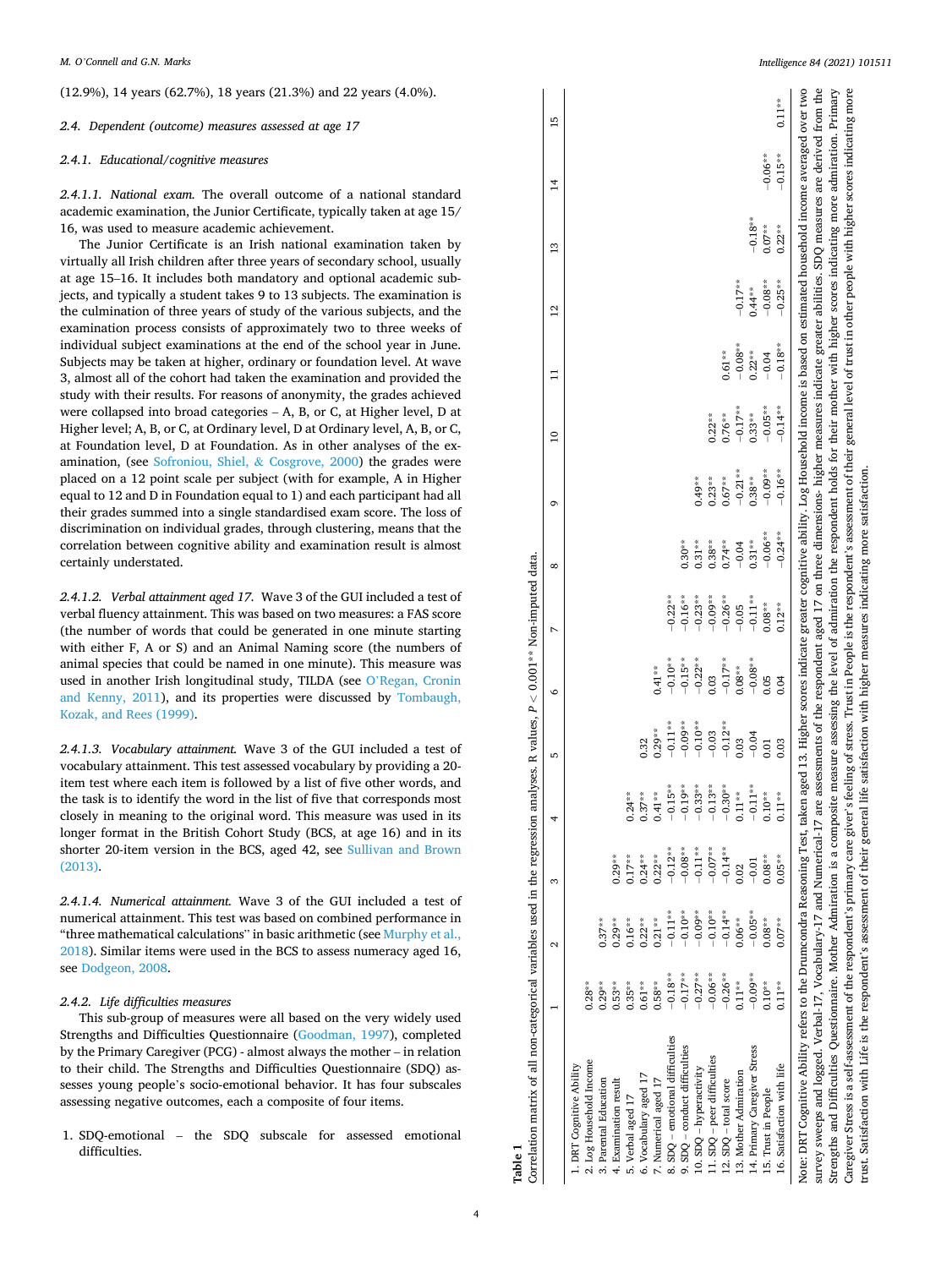# <span id="page-4-0"></span>**Table 2**

Social Class, Logged Household Income, Cognitive Ability, Gender, and Parental Education on measures of school attainment and abilities, and adjusted R squared as measure of the models' power. Imputed data,  $N = 5,252$ . Estimates for strength of individual variables based on the t value of their coefficient, pooled from ten imputed iterations.

|                                                    |            | <b>National Examinations</b> |            | aged 17    | Verbal Fluency Measure,  |            | aged 17                  | Vocabulary Measure, |            | Numeracy Measure,<br>aged 17 |                |             |
|----------------------------------------------------|------------|------------------------------|------------|------------|--------------------------|------------|--------------------------|---------------------|------------|------------------------------|----------------|-------------|
|                                                    | M1         | M <sub>2</sub>               | M3         | M1         | M <sub>2</sub>           | M3         | M1                       | M <sub>2</sub>      | M3         | M1                           | M <sub>2</sub> | M3          |
| <b>Social Class1</b><br>Professional vs.<br>Manual | $3.43**$   |                              | .30        | $3.99***$  | $\mathbf{r}$             | $2.09*$    | $5.19***$                | ä,                  | 1.83       | $3.52***$                    | ä,             | .05         |
| <b>Social Class2</b><br>Manager<br>vs. Manual      | $3.08**$   |                              | 1.59       | 1.66       | $\overline{\phantom{a}}$ | .66        | $3.72***$                | ٠                   | $2.14*$    | 4.52***                      | ä,             | $3.11**$    |
| <b>Social Class3</b><br>White-Col. vs.<br>Manual   | $2.58*$    |                              | $.3.32**$  | $-92$      | ×.                       | $-74$      | $-1.71$                  | ٠                   | $-1.58$    | $-.12$                       | ٠              | .30         |
| <b>Logged Household</b><br>Income                  | $10.84***$ |                              | $7.89***$  | $.4.97***$ |                          | $2.29*$    | $6.60***$                | ٠                   | 1.90       | $6.26***$                    | ٠              | 1.70        |
| Parent<br><b>Education</b>                         | $12.06***$ |                              | $7.15***$  | $5.59***$  |                          | $2.07*$    | $9.49***$                | ٠                   | $3.01**$   | $7.57***$                    | ٠              | 1.65        |
| Gender                                             | $5.89***$  | $10.16***$                   | $10.92***$ | $-2.00*$   | 1.21                     | 1.43       | $-3.70***$               | $2.62**$            | $2.93**$   | $-18.17***$                  | $-14.52***$    | $-14.25***$ |
| Cognitive<br>Ability<br>Aged 13                    |            | 39.86***                     | $35.40***$ | ×.         | $26.14***$               | $22.09***$ | $\overline{\phantom{a}}$ | $50.47***$          | $46.00***$ | $\overline{\phantom{a}}$     | $48.61***$     | $43.19***$  |
| <b>Adjusted R Squared</b>                          | .163       | .327                         | .368       | .045       | .128                     | .134       | .098                     | .367                | .383       | .146                         | .385           | .389        |

Note: Dependent variables in the Table 2 are: National Examinations – a measure to reflect grades received in a national examination with the grades combined to create a single standardised score; Verbal Fluency Measure - a measure of verbal fluency taken at age 17; Vocabulary Measure – a measure of vocabulary richness taken at aged 17; and a numeracy measure - a measure of numerical ability taken aged 17.

The independent measures are Social Class1 (a dummy variable comparing children of professionals to a baseline of children of manual workers); Social Class2 - (a dummy variable comparing children of management workers to a baseline of children of manual workers); Social Class 3 (a dummy variable comparing children of white-collar workers to a baseline of children of manual workers); Logged Household Income – a measure of household income, averaged over two survey sweeps, and logged; Parental Education – a composite measure reflecting mother and father years in formal education; gender - with females coded higher than males -, and the cognitive ability measure based on the Drumcondra Reasoning Test taken aged 13.

\*  $P < 0.05$ 

 $\sqrt{\phantom{a}^{**}}$  P  $< 0.01$ 

\*\*\* P *<* 0.001

- 2. SDQ-conduct the SDQ subscale assesses problems in the child's conduct.
- 3. SDQ-hyperactivity the SDQ subscale for difficulties with hyperactivity.
- 4. SDQ-peer the SDQ subscale for difficulties in peer relationships.
- 5. SDQ-total the mean combination of the four negative sub-scales of the SDQ.

#### *2.4.3. Relationship measures*

- 1. Mother Admiration the degree to which the young person indicated admiration for their mother was assessed on two five-point items.
- 2. Primary Caregiver Stress the level of parental stress was assessed using the Parental Stress Scale ([Berry and Jones, 1995](#page-7-0)). Higher scores indicate higher levels of stress in the primary caregiver.
- 3. Trust in people The young person's general trust in others was assessed with a single item, ten-point scale – "generally speaking do you think people can be trusted", with scores ranging from very low trust (0) to very high trust (10).
- 4. Life satisfaction general life satisfaction was assessed on a single item, ten-point scale, from not at all satisfied (0) to extremely satisfied (10).

#### **3. Results**

Although missing data numbers were generally low – averaging 260 cases per variable, or about 4.3% - imputation for missing data was employed. The 'Multiple Imputation' method (MI) tool in SPSS was employed, (Fully-conditional specification, Predictive Mean Matching) with 10 iterations or imputations generated for each of the measures. This led to the same 5252 cases being analysed for all the regression results, with the pooled outcomes reported, based on the ten iterations.

The correlation matrix for the continuous measures (non-imputed) is presented in [Table 1](#page-3-0) above. Cognitive ability is seen to be strongly associated with intellectual attainment, and the Pearson's r score for association to the national state exam score was 0.53. The correlations of vocabulary and numeracy scores with cognitive ability were higher still, (0.61, 0.58) but lower with verbal fluency lower (0.35). The correlations of the cognitive ability score to household income (logged) was 0.28, and to parental education was 0.29. Cognitive ability was moderately correlated with the overall SDQ score, (−0.26), and SDQ-hyperactivity difficulties subscale (−0.27), i.e. students with higher cognitive ability were reported to have less difficulties, particularly in relation to hyperactivity. Cognitive ability was only modestly linked to higher levels of 'admiration for mother' sub-scale, trust in people, and satisfaction with life, and very modestly negatively associated with stress levels among the primary caregiver. Household income (logged) was positively related to exam and intellectual attainment, but at levels lower than cognitive ability (exams =  $0.29$ , verbal =  $0.16$ , vocabulary =  $0.22$ , numerical  $= 0.21$ ). Income was also negatively related to adolescent difficulties, with the five measures all close to the very modest −0.1 association.

Weaker still were the correlates of income with relationship measures, though income was still significantly associated with more positive outcomes – more admiration for mother, less caregiver stress, more trust in people, more satisfaction in life. The correlates for parental education largely shadowed those of household income, with modest positive associations to attainments (exams  $= 0.29$ , verbal  $= 0.17$ , vocabulary = 0.24, and numerical = 0.22), very modest relationships to negative adolescent difficulties, i.e. less difficulties where parents had higher levels of education, but not significant for two of the relationship measures (mother admiration, and caregiver stress).

The multivariate results are presented in three regression tables. Table 2 presents the regression coefficients for the analyses of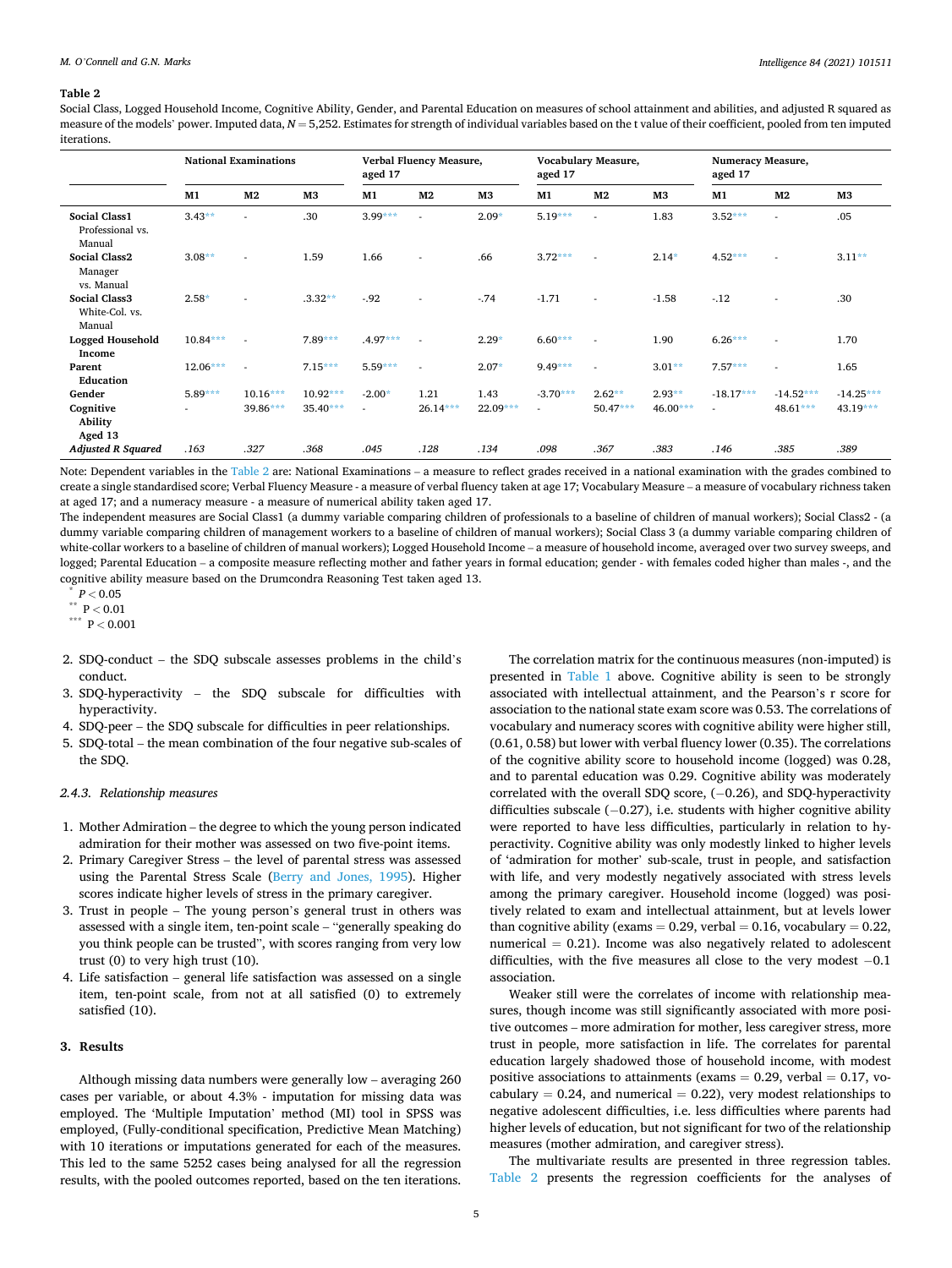|                                      |            | SDQ - Emotional Difficulties |            |            | SDQ - Conduct Difficulties |                | SDQ - Hyperactivity |                |                |            | SDQ - Peer Problems |            | $SDQ - Total$  |                |             |
|--------------------------------------|------------|------------------------------|------------|------------|----------------------------|----------------|---------------------|----------------|----------------|------------|---------------------|------------|----------------|----------------|-------------|
|                                      |            | M <sub>2</sub>               | X3         | E          | N <sub>2</sub>             | M <sub>3</sub> | g                   | M <sub>2</sub> | M <sub>3</sub> | Ę          | N <sub>2</sub>      | X3         | E              | M <sub>2</sub> | X3          |
| Social Class Professional vs. Manual | $-2.18$    |                              | $-1.45$    | $-1.33$    |                            | .38            | $-1.22$             |                | -54            | $^{25}$    |                     | $\ddot{ }$ | -1.71          |                | $-33$       |
| Social Class Manager                 | $-2.35*$   |                              | $-1.97*$   | $-1.41$    |                            | $-92$          | $-2.36*$            |                | م:<br>1.       | $-2.96**$  |                     | $-2.84**$  | $-3.25**$      |                | $-2.57*$    |
| vs. Manual                           |            |                              |            |            |                            |                |                     |                |                |            |                     |            |                |                |             |
| Social Class White-col. vs. Manual   | 1.33       |                              | 1.26       | 0.00       |                            |                | 13                  |                | 98             | $-14$      |                     | $-16$      | $\overline{0}$ |                | 88          |
| Logged Household Income              | $-3.09**$  |                              | $-2.15*$   | $-3.98***$ |                            | $-2.70**$      | $-2.72**$           |                | $\ddot{4}$     | $-4.68***$ |                     | $-4.34***$ | $-5.06***$     |                | $-3.20**$   |
| Parent Education                     | $-4.22***$ |                              | $-2.88***$ | $-2.66***$ |                            | .87            | $4.91***$           |                | $-1.66$        | $-1.42$    |                     | $-1.01$    | $5.11***$      |                | $-2.50*$    |
| Gender                               | $16.19***$ | $15.03***$                   | 14.79***   | eg         | $-2.13*$                   | $-2.30*$       | 9.63***             | $-12.76***$    | $-12.87***$    | $-0.4$     | $60 -$              | $-40$      | $2.20*$        | $\frac{12}{1}$ | $-1.9$      |
| Cognitive                            |            | $-11.21***$                  | $-7.94***$ |            | $-12.90***$                | $-10.39***$    |                     | $-21.78***$    | $-19.35***$    |            | $-4.95***$          | $-2.31*$   |                | $-18.96***$    | $-15.17***$ |
| Aged 13<br>Ability                   |            |                              |            |            |                            |                |                     |                |                |            |                     |            |                |                |             |
| Adjusted R Squared                   | 076        | 620                          | .087       | .014       | .032                       | .035           | .031                | .100           | .100           | .013       | .005                | .014       | .035           | .071           | 620         |

The independent measures are Social Class1 (a dummy variable comparing children of professionals to a baseline of children of manual workers); Social Class2 - (a dummy variable comparing children of management workers to a baseline of children of manual workers); Social Class 3 (a dummy variable comparing children of white-collar workers to a baseline of children of manual workers); Logged Household Income – a measure of household income, averaged over two survey sweeps, and logged; Parental Education – a composite measure reflecting mother and father years in formal education; gender - with females coded higher than males -, and the The independent measures are Social Class1 (a dummy variable comparing children of potessionals to a baseline of children of manual workers); Social Class2 - (a dummy variable comparing children of management workers to a baseline of children of manual workers); Social Class 3 (a dummy variable comparing children of white-collar workers to a baseline of children of manual workers); Logged Household Income – a measure of household income, averaged over two survey sweeps, and logged; Parental Education – a composite measure reflecting mother and father years in formal education; gender - with females coded higher than males -, and the cognitive ability measure based on the Drumcondra Reasoning Test taken aged 13. 13. Reasoning Test taken aged cognitive ability measure based on the Drumcondra \*

*P <* 0.05

 $P < 0.01$ 

\*\*\* P *<* 0.001

*Intelligence 84 (2021) 101511*

examinations performance, and verbal, vocabulary and numeracy attainment. These models used the following combinations as independent variables in a linear multiple regression.

Model 1 (M1): social class (three dummy-coded variables), logged mean household income, gender, and parental education.

Model 2 (M2): cognitive ability, captured by the DRT, and gender. Model 3 (M3): social class, logged household income, gender, parental education, and cognitive ability.

In [Table 2,](#page-4-0) the first dependent measure was performance on a national examination taken two to three years subsequent to the DRT measure. Estimates for strength of individual variable associations were based on the t value of their coefficident, pooled from ten imputed iterations. Positive t values indicate better exam performance is associated with higher levels of the independent measure. The data in model 1 show that exam performance was higher among children from professional, managerial and white collar workers compared to children of manual workers. Exam performance increased with household income and parental education, and was higher among girls compared to boys. Combined, these measures explained 16.3% 6 of variance. However, cognitive ability and gender explained almost 32.7% of the variance (model 2). Including all the independent variable measures in model 3, the variance explained increases to 36.8%. The addition of social class, family income and parental education only increased variance explained by 4%. Cognitive ability at age 13 had a very strong effect with a t value for its co-efficient of 39.86. The effects of SES were much smaller. The beta for parental education was 7.15 in model 3 compared to 12.06 in model 1. The pattern was similar for the three other dependent measures in [Table 1](#page-3-0). In each case, cognitive ability and gender together accounted for more variance than the SES variables and gender together. The beta coefficients of family income and parental education were far smaller than for cognitive ability. There were sizable gender differences. For the national examination, girls exhibited higher scores and for numeracy, boys had higher scores.

In Table 3, the dependent measures were the SDQ measures; with higher scores meaning greater difficulties. According to model three for the first dependent measure - SDQ-emotional difficulties – children from professional and managerial backgrounds had less emotional difficulties than children from manual backgrounds. Children from manual backgrounds had somewhat less difficulties, on average, than children from white-collar backgrounds. Greater emotional difficulties were reported among girls; and associated with lower parental education and lower cognitive ability. Overall, across the five SDQ measures, cognitive ability tended to explain more variance than the SES variables. Gender was important for hyperactivity, boys being more problematic. For the analyses in Table 3, the common pattern is that cognitive ability and gender accounted for more variation in the dependent variable than the SES variables plus gender, and the effects of cognitive decline only marginally with the addition of the SES variables. In contrast, the addition of cognitive ability (model 3) reduces the effects of the SES measures more substantially. The exception was 'peer problems' where the effects of household income and the difference between children from manager and manual households only marginally declined with the addition of cognitive ability.

[Table 4](#page-6-0) included four dependent measures. Higher scores indicated greater admiration of the child's mother, more stress of the primary caregiver, greater trust in people, and more satisfaction in life. Although overall, the adjusted R squared values were low, the consistently most powerful variable was cognitive ability which was significantly associated with more positive outcomes. Of the SES variables, only family income had significant, albeit small effects. For two of the four variables (mother admiration, satisfaction with life), model 2 - gender and cognitive ability – explained as much or almost as much variance, as model 3, in which all the social class measures are added. In other words, the addition of the SES measures did not increase the variance explained by cognitive ability and gender. Gender was important to mother admiration (girls more admiring of their mothers, than boys),

 $\mathbf{r}$ 

s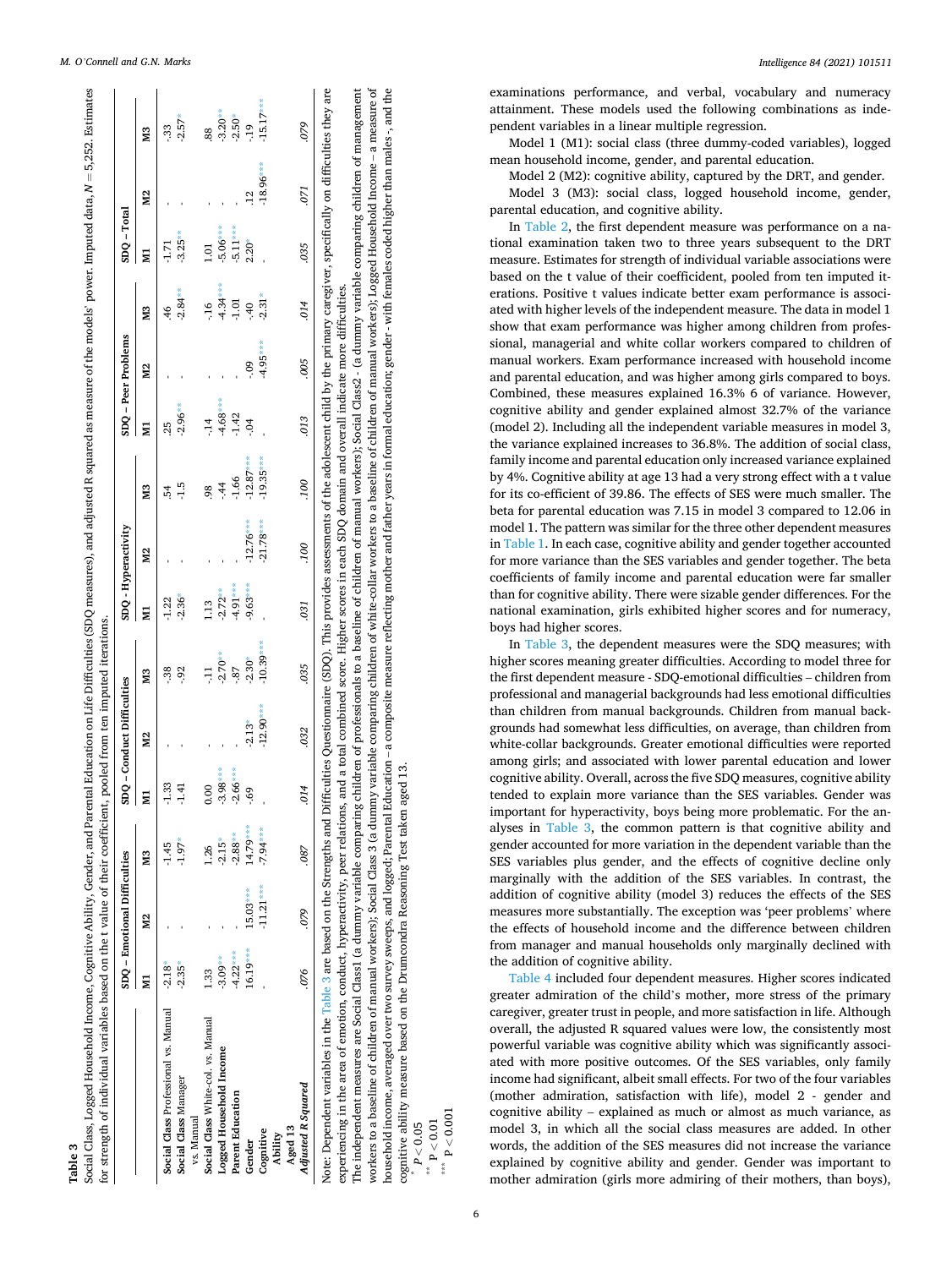#### <span id="page-6-0"></span>**Table 4**

Social Class, Logged Household Income, Cognitive Ability, Gender, and Parental Education on Relationships in Life, and adjusted R squared as measure of the models' power. Imputed data,  $N = 5,252$ . Estimates for strength of individual variables based on the t value of their coefficient, pooled from ten imputed iterations.

|                                           |                          | <b>Mother Admiration</b> |                |           | <b>Primary Caregiver (PCG) Stress</b> |                | <b>Trust in People</b>   |                          |                |           | Satisfaction with Life   |                |
|-------------------------------------------|--------------------------|--------------------------|----------------|-----------|---------------------------------------|----------------|--------------------------|--------------------------|----------------|-----------|--------------------------|----------------|
|                                           | M1                       | M <sub>2</sub>           | M <sub>3</sub> | M1        | M <sub>2</sub>                        | M <sub>3</sub> | M1                       | M <sub>2</sub>           | M <sub>3</sub> | M1        | M <sub>2</sub>           | M <sub>3</sub> |
| Social Class Professional vs. Manual      | .74                      | $\overline{\phantom{a}}$ | .00            | .07       | $\overline{\phantom{a}}$              | .68            | $2.05*$                  | $\overline{\phantom{a}}$ | 1.62           | .93       | $\overline{a}$           | .39            |
| <b>Social Class Manager</b><br>vs. Manual | .76                      | $\overline{\phantom{a}}$ | .38            | .04       | $\overline{\phantom{a}}$              | .35            | $-91$                    | $\overline{\phantom{a}}$ | $-1.13$        | .57       |                          | .29            |
| Social Class White Col. vs. Manual        | 1.33                     | ۰                        | 1.42           | $-2.23*$  | $\overline{a}$                        | $-2.30*$       | $-93$                    | $\overline{\phantom{a}}$ | $-.89$         | .03       | $\overline{\phantom{a}}$ | .09            |
| <b>Logged Household Income</b>            | $2.77**$                 | ۰                        | 1.82           | $-2.99**$ | $\overline{a}$                        | $-2.19*$       | $3.21**$                 | $\overline{\phantom{a}}$ | $2.61***$      | $3.42**$  | $\overline{\phantom{a}}$ | $2.67**$       |
| <b>Parent Education</b>                   | .14                      | ۰                        | $-1.14$        | 1.06      | $\sim$                                | $2.16*$        | $2.97**$                 | $\overline{\phantom{a}}$ | $2.16*$        | 1.05      | $\overline{\phantom{a}}$ | .02            |
| Gender                                    | $6.86***$                | $7.94***$                | $8.03***$      | .90       | $-.10$                                | $-.11$         | $-1.98*$                 | $-1.35$                  | $-1.24$        | $-3.18**$ | $-2.36*$                 | $-2.25*$       |
| Cognitive                                 | $\overline{\phantom{a}}$ | $9.05***$                | $7.72***$      | ۰         | $-6.55***$                            | $-6.12***$     | $\overline{\phantom{a}}$ | $6.66***$                | $4.63***$      | $\sim$    | $7.45***$                | $5.94***$      |
| Ability                                   |                          |                          |                |           |                                       |                |                          |                          |                |           |                          |                |
| Aged 13                                   |                          |                          |                |           |                                       |                |                          |                          |                |           |                          |                |
| <b>Adjusted R Squared</b>                 | .015                     | .026                     | .027           | .004      | .011                                  | .013           | .009                     | .010                     | .013           | .009      | .014                     | .016           |

Note: Dependent variables in the Table 4 are: the Mother Admiration measure with higher scores indicating more admiration by the respondent for their mother; the Primary Caregiver Stress measure, a self-reported level of stress by the respondent's caregiver with higher levels indicating more stress; Trust in People is the respondent's assessment of their general level of trust in other people with higher scores indicating more trust, and Satisfaction with Life is the respondent's assessment of their general life satisfaction with higher measures indicating more satisfaction.

The independent measures are Social Class1 (a dummy variable comparing children of professionals to a baseline of children of manual workers); Social Class2 - (a dummy variable comparing children of management workers to a baseline of children of manual workers); Social Class 3 (a dummy variable comparing children of white-collar workers to a baseline of children of manual workers); Logged Household Income – a measure of household income, averaged over two survey sweeps, and logged; Parental Education – a composite measure reflecting mother and father years in formal education; gender - with females coded higher than males -, and the cognitive ability measure based on the Drumcondra Reasoning Test taken aged 13.

\*  $P < 0.05$ 

\*\* P *<* 0.01

\*\*\* P *<* 0.001

and life satisfaction (boys more satisfied). For 'Primary Caregiver Stress' and 'Trust in People', there were effects for social class background with weaker effects for gender.

## **4. Discussion**

## *4.1. Summary*

The analysis focused on the effects of SES measured by social class, household income and parental education vis-à-vis cognitive ability on a range of adolescent outcomes in Ireland. Cognitive ability measured at age 13 had strong associations with educational, cognitive, life difficulties, and relationship outcomes. On the other hand, SES factors– family social class, household income, and parents' educational attainment–had much weaker effects with outcomes often considered strongly linked to SES.

# *4.2. Limitations*

Some of the outcomes, such as the examination data, lacked discrimination. Others were measured only with a single survey item. There was an attrition of respondents in the longitudinal study which is a concern because they may be qualitatively different from respondents who remained in the study. However, the extent of attrition was small. The main goal was to compare the relative explanatory strengths of cognitive ability and SES for some important outcomes. SES is a complex concept, and there is no consensus for its specific measurement. While we attempted to account for the three most commonly used attributes – parental occupation, household income, and parental education – these were inevitably quite distinct in their measurement units. The household income measure was precise, highly discriminating and measured over two points in time. Parental education was a composite ordinal variable. Occupational class was incorporated in the analysis with three dummycoded variables. It is impossible to claim with complete confidence that subtle variations in a construal like SES were fully captured by this approach. But there is no compelling evidence to indicate that a different set of SES measures would produce important variations from the

findings reported here.

The data in the survey were gathered using clustered sampling, as non-clustered designs are impractical and prohibitively expensive. Clustered designs, however, have larger standard errors, and may underestimate true population variance, and introduce bias into analyses. This potential bias is a limitation for the Growing Up in Ireland survey. However, in this survey, the survey administrators provide weightings than can be applied to reduce this bias. In a technical document, the survey administrators ([Thornton, Williams, McCrory, Murray,](#page-8-0) & Quail, [2011,](#page-8-0) pp. 22–24) provide the sample values, the true population values and the weighted values for fifteen key characteristics such as child sex, family structure, mother's age, school type etc. to demonstrate that the weighted sample recommended for analysis, and used in this paper, is well-balanced and representative in relation to the general population.

# *4.3. Correspondence with the literature*

In the introduction, two approaches to different areas of life were outlined. The first emphasized cognitive ability and the second SES. The regression analyses presented here support the former approach over the latter – at least on the outcome measures analysed here.

It is commonly asserted that SES is the ultimate driver of both cognitive ability and student performance. [Ritchie \(2015\)](#page-8-0) wrote "This is an argument that is regularly levelled at scientists studying intelligence … maybe it's not that IQ causes better [outcomes], but instead higher social class causes both better [outcomes] and higher IQ." ([Ritchie,](#page-8-0)  [2015;](#page-8-0) 45). However, the pattern of correlations does not support this explanation. For SES to account for the effects of cognitive ability, it would have to have stronger correlations with the outcomes than cognitive ability; a weaker relationship cannot explain stronger relationships. Furthermore, the SES measures correlate less strongly with most of outcomes than cognitive ability. Clearly the main effects of cognitive ability are powerful, and its effects mostly independent of SES variables.

Overall, these findings concur with careful reading of the empirical literature. While the assumption of strong SES effects for many outcomes is widespread, its associations with life outcomes tend to be rather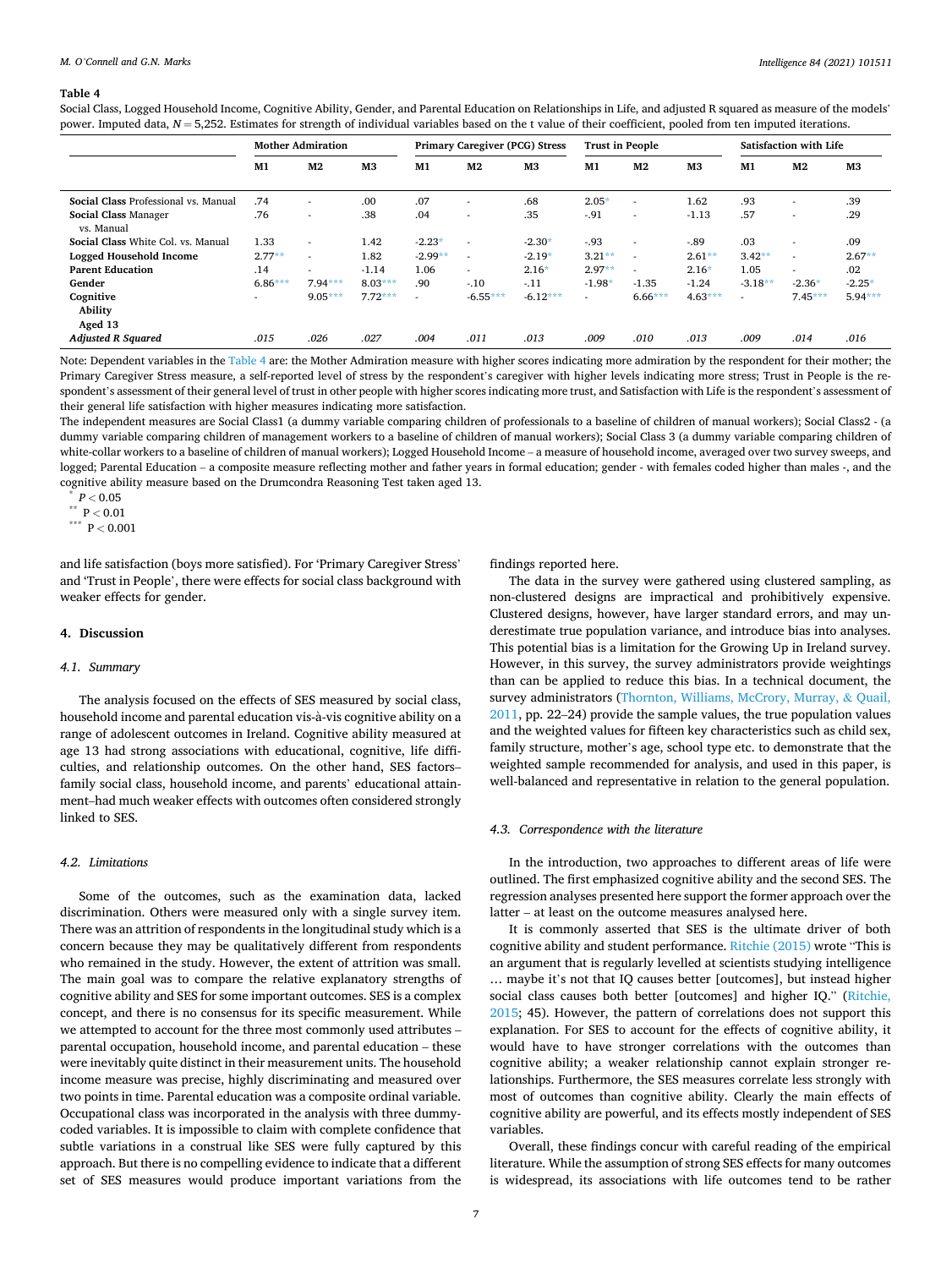<span id="page-7-0"></span>modest, often very small. When childhood SES and childhood IQ were compared as predictors of adult SES and educational or occupational attainment in three widely-cited large longitudinal studies [\(Staff,](#page-8-0)  Hogan, & [Whalley, 2017](#page-8-0), Table 3; Cheng & [Furnham, 2012](#page-8-0), Fig. 2,; and [Damian, Su, Shanahan, et al., 2014,](#page-8-0) Tables 3, 5, 6), the relative sizes of the coefficients for childhood IQ were in all cases far stronger than childhood SES. Even the modest SES 'effects' that are found may not be due to economic and cultural resources, but may, at least partly, reflect parental genes not encompassed by children's cognitive abilities, such as in non-cognitive traits like persistence and focus. Furthermore, the strong link between measured intelligence in childhood, seen in these findings, and later educational attainments corresponds with the estimates reported in Strenze's influential meta-analysis. The growing evidence that higher measured intelligence has positive outcomes beyond educational outcomes and into health outcomes (such as Deary'[s, 2009](#page-8-0)  analyses in cognitive epidemiology) and job performance ([Ones, Dil](#page-8-0)chert, & [Vivwesvaran, 2014](#page-8-0)) was complemented in this study by the finding of modest, but significant links between cognitive ability and, emotional and relationship variables, even where SES had been accounted for.

to dominate discussion of children's progress in life. Despite the counter evidence from many empirical studies, there is a widespread insistence among academics, researchers, and policymakers that the driving factor influencing the lives of young people is home financial resources. That many outcomes in children's lives emerge endogenously, from the child's own personality and ability, particularly cognitive ability, is not widely accepted. Imagine, as a thought experiment, that a typical group of contemporary social scientists was asked to estimate the likely influence of both cognitive ability and socio-economic background factors, assessed among early teen adolescents on key outcomes in the late teenage years. How many of them would put cognitive ability ahead of the social background factors? Probably few. More likely, most would propose a reversal of the patterns of the tables in this paper, and assign the preponderant impact to household income and social class. Hopefully, the findings from this study, and previous and ongoing research will prompt a reappraisal of these assumptions.

The SPSS code used for the analysis is available from the first-listed author. The dataset, the Growing Up in Ireland Anonymised Microdata File (GUI-AMF), is freely available to all researchers, from the Irish Social Science Data Archive (ISSDA),<https://www.ucd.ie/issda/>.

# *4.5. Data access note*

# *4.4. Conclusion*

External factors such as household income and social class continue

# **Appendix A. Summary data for all non-categorical measures**

| Variable                     | N    | Mean    | Median  | <b>SD</b> | Range          | Min            | Max   |
|------------------------------|------|---------|---------|-----------|----------------|----------------|-------|
| <b>DRT Cognitive Ability</b> | 5713 | $-0.13$ | $-0.19$ | 0.91      | 5.32           | $-2.75$        | 2.57  |
| Log Household Income         | 6039 | 4.21    | 4.22    | 0.20      | 1.70           | 3.44           | 5.14  |
| Parental Education           | 6025 | 14.27   | 14.00   | 3.12      | 15.00          | 8.00           | 23.00 |
| Examination result           | 5592 | $-0.22$ | 0.14    | 1.12      | 5.70           | $-3.42$        | 2.29  |
| Verbal aged 17               | 5968 | 21.48   | 21.00   | 5.76      | 29             | 10             | 39    |
| Vocabulary aged 17           | 5929 | 8.68    | 8.00    | 3.29      | 15             | $\overline{2}$ | 17    |
| Numerical aged 17            | 5968 | 2.34    | 2.00    | 1.26      | $\overline{4}$ | 0              | 4     |
| SDO - emotional              | 5961 | 2.01    | 1.00    | 2.12      | 10             | $\Omega$       | 10    |
| $SDO - conduct$              | 5961 | 1.04    | 1.00    | 1.33      | 10             |                | 10    |
| SDO – hyperactivity          | 5961 | 2.42    | 2.00    | 2.25      | 10             |                | 10    |
| $SDO - peer$                 | 5961 | 1.43    | 1.00    | 1.48      | 10             |                | 10    |
| SDO – total                  | 5961 | 6.89    | 6.00    | 5.08      | 33             |                | 33    |
| Mother Admiration            | 5745 | 7.92    | 8.00    | 1.72      | 8              | $\overline{2}$ | 10    |
| <b>PCG Stress</b>            | 5848 | 10.46   | 10.00   | 3.95      | 24             | 6              | 30    |
| Trust                        | 6029 | 5.02    | 5.00    | 2.43      | 9              |                | 10    |

Note: DRT Cognitive Ability refers to Drumcondra Reasoning Test, taken at age 13; Log Household Income is a measure of household income taken at two points in time, averaged, and logged; Parental Education – a composite measure reflecting mother and father years in formal education; National Examinations – a measure to reflect grades received in a national examination with the grades combined to create a single standardised score; Verbal Fluency Measure - a measure of verbal fluency taken at age 17; Vocabulary Measure – a measure of vocabulary richness taken at aged 17; and a numeracy measure - a measure of numerical ability taken aged 17; Strengths and Difficulties Questionnaire (SDQ). This provides assessments of the adolescent child by the primary caregiver, specifically on difficulties they are experiencing in the area of emotion, conduct, hyperactivity, peer relations, and a total combined score. Higher scores in each SDQ domain and overall indicate more difficulties; Mother Admiration measure with higher scores indicating more admiration by the respondent for their mother; the Primary Caregiver Stress measure, a self-reported level of stress by the respondent's caregiver with higher levels indicating more stress; Trust in People is the respondent's assessment of their general level of trust in other people with higher scores indicating more trust; and Satisfaction with Life is the respondent's assessment of their general life satisfaction.

Satisfaction 5940 7.20 8.00 2.12 10 0 10

## **References**

- [Allegrini, A. G., Selzam, S., Rimfeld, K., von Stumm, S., Pingault, J. B., & Plomin, R.](http://refhub.elsevier.com/S0160-2896(20)30089-1/rf0005)  [\(2019\). Genomic prediction of cognitive traits in childhood and adolescence.](http://refhub.elsevier.com/S0160-2896(20)30089-1/rf0005) *[Molecular Psychiatry, 24](http://refhub.elsevier.com/S0160-2896(20)30089-1/rf0005)*(6), 819–827.
- [Anger, S. \(2012\). The intergenerational transmission of cognitive and non-cognitive](http://refhub.elsevier.com/S0160-2896(20)30089-1/rf0010)  [skills during adolescence and young adulthood. In J. Ermisch, M. J](http://refhub.elsevier.com/S0160-2896(20)30089-1/rf0010)äntti, & T. M. Smeeding (Eds.), *[From parents to children: The intergenerational transmission of](http://refhub.elsevier.com/S0160-2896(20)30089-1/rf0010)  advantage*[. New York: Russell Sage Foundation.](http://refhub.elsevier.com/S0160-2896(20)30089-1/rf0010)
- Anger, S., & Heineck, G. (2010). Do smart parents raise smart children? The intergenerational transmission of cognitive abilities. *Journal of Population Economics,*  23, 1255–1282. https://doi.org/10.1007/s00148-009-0298
- Berry, J. O., & Jones, W. H. (1995). The parental stress scale: Initial psychometric evidence. *Journal of Social and Personal Relationships, 12*, 463–472. [https://doi.org/](https://doi.org/10.1177/0265407595123009)  [10.1177/0265407595123009](https://doi.org/10.1177/0265407595123009).
- Black, S. E., Devereux, P. J., & Salvanes, K. G. (2009). Like father, like son? A note on the intergenerational transmission of IQ scores. *Economics Letters, 105*(1), 138–140. Retrieved from [http://www.scopus.com/inward/record.url?eid](http://www.scopus.com/inward/record.url?eid=2-s2.0-69549130591&partnerID=40)=2-s2.0-695491 30591&[partnerID](http://www.scopus.com/inward/record.url?eid=2-s2.0-69549130591&partnerID=40)=40.
- Bouchard, T. J., Jr. (2013). The Wilson effect: The increase in heritability of IQ with age. *Twin Research and Human Genetics, 16*(5), 923–930. Retrieved from [https://ezp.lib.](https://ezp.lib.unimelb.edu.au/login?url=https://search.ebscohost.com/login.aspx?direct=true&db=edswsc&AN=000325833400001&site=eds-live&scope=site) unimelb.edu.au/login?url=[https://search.ebscohost.com/login.aspx?direct](https://ezp.lib.unimelb.edu.au/login?url=https://search.ebscohost.com/login.aspx?direct=true&db=edswsc&AN=000325833400001&site=eds-live&scope=site)=true<br>&db=edswsc&AN=000325833400001&site=eds-live&scope=site. &db=edswsc&AN=[000325833400001](https://ezp.lib.unimelb.edu.au/login?url=https://search.ebscohost.com/login.aspx?direct=true&db=edswsc&AN=000325833400001&site=eds-live&scope=site)&site=eds-live&scope=site.
- Boutwell, B. B., Meldrum, R. C., & Petkovsek, M. A. (2017). *Intelligence, 64*, 30–35. <https://doi.org/10.1016/j.intell.2017.07.002>.
- Carlson, M. J., & Corcoran, M. E. (2001). Family structure and children's behavioral and cognitive outcomes. *Journal of Marriage and Family, 63*(3), 779–792. [https://doi.org/](https://doi.org/10.1111/j.1741-3737.2001.00779.x)  [10.1111/j.1741-3737.2001.00779.x](https://doi.org/10.1111/j.1741-3737.2001.00779.x).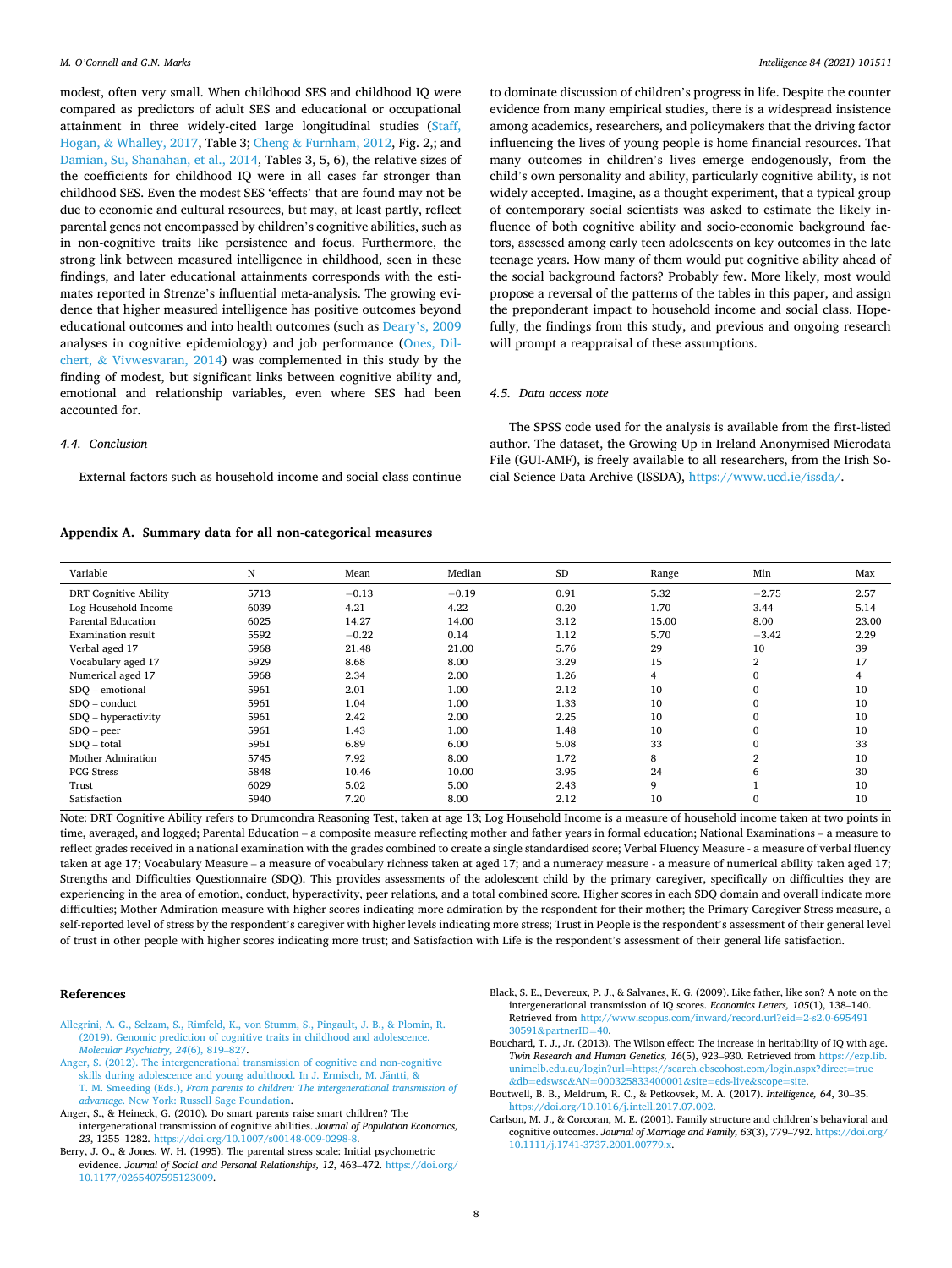<span id="page-8-0"></span>[Cheng, H., & Furnham, A. \(2012\). Childhood cognitive ability, education, and](http://refhub.elsevier.com/S0160-2896(20)30089-1/rf0040)  [personality traits predict attainment in adult occupational prestige over 17 years.](http://refhub.elsevier.com/S0160-2896(20)30089-1/rf0040) *[Journal of Vocational Behavior, 81](http://refhub.elsevier.com/S0160-2896(20)30089-1/rf0040)*, 218–226.

Chmielewski, A. K. (2019). The global increase in the socioeconomic achievement gap, 1964 to 2015. *American Sociological Review, 84*(3), 517–544. [https://doi.org/](https://doi.org/10.1177/0003122419847165) [10.1177/0003122419847165](https://doi.org/10.1177/0003122419847165).

- [Chmielewski, A. K., & Reardon, S. F. \(2016\). Patterns of cross-national variation in the](http://refhub.elsevier.com/S0160-2896(20)30089-1/rf0050)  [association between income and academic achievement.](http://refhub.elsevier.com/S0160-2896(20)30089-1/rf0050) *AERA Open, 2*(3), 1–27.
- Corgnet, B., Espín, A. M., Hernán-González, R., Kujal, P., & Rassenti, S. (2016). *Journal of Behavioral and Experimental Economics, 64*, 20–27. [https://doi.org/10.1016/j.](https://doi.org/10.1016/j.socec.2015.09.008) [socec.2015.09.008](https://doi.org/10.1016/j.socec.2015.09.008).
- [Currie, J., & Thomas, D. \(1999\). The intergenerational transmission of](http://refhub.elsevier.com/S0160-2896(20)30089-1/rf0055) "intelligence": [Down the slippery slopes of The Bell Curve.](http://refhub.elsevier.com/S0160-2896(20)30089-1/rf0055) *Industrial Relations, 38*(3), 297–330. Retrieved from *<*Go to ISI*>*[://000081300200003](http://refhub.elsevier.com/S0160-2896(20)30089-1/rf0055).
- [Damian, R., Su, R., Shanahan, M., et al. \(2014\). Can personality traits and intelligence](http://refhub.elsevier.com/S0160-2896(20)30089-1/rf0060)  [compensate for background disadvantage? Predicting status attainment in](http://refhub.elsevier.com/S0160-2896(20)30089-1/rf0060)  adulthood. *[Journal of Personality and Social Psychology, 109](http://refhub.elsevier.com/S0160-2896(20)30089-1/rf0060)*, 473–489.
- Deary, I. J. (2009). Introduction to the special issue on cognitive epidemiology. *Intelligence, 37*, 517–519. <https://doi.org/10.1016/j.intell.2009.05.001>.
- Deary, I. J. (2012). Intelligence. *Annual Review of Psychology, 63*, 453–482. Retrieved from [http://www.scopus.com/inward/record.url?eid](http://www.scopus.com/inward/record.url?eid=2-s2.0-82955169673&partnerID=40&md5=e7efef68e62f56512054216c91148a0b)=2-s2.0-82955169673&partne rID=40&md5=[e7efef68e62f56512054216c91148a0b.](http://www.scopus.com/inward/record.url?eid=2-s2.0-82955169673&partnerID=40&md5=e7efef68e62f56512054216c91148a0b)
- Deary, I. J., Strand, S., Smith, P., & Fernandes, C. (2007). Intelligence and educational achievement. *Intelligence, 35*, 13–21. [https://doi.org/10.1016/j.intell.2006.02.001.](https://doi.org/10.1016/j.intell.2006.02.001) Dodgeon, B. (2008). *[Guide to the dataset: BCS70 16 year follow up: APU arithmetic test](http://refhub.elsevier.com/S0160-2896(20)30089-1/rf0085)*.
- [London: Centre for Longitudinal Studies, Institute of Education](http://refhub.elsevier.com/S0160-2896(20)30089-1/rf0085).
- Duckworth, A. L., Quinn, P. D., & Tsukayama, E. (2012). What no child left behind leaves behind: The roles of IQ and self-control in predicting standardized achievement test scores and report card grades. *Journal of Educational Psychology, 104*(2), 439–451. [https://doi.org/10.1037/a0026280.](https://doi.org/10.1037/a0026280)
- Duncan, G. J., Brooks-Gunn, J., & Klebanov, P. K. (1994). Economic deprivation and early childhood development. *Child Development, 65*(2), 296–318. [https://doi.org/](https://doi.org/10.1111/j.1467- 8624.1994.tb00752.x)  [10.1111/j.1467- 8624.1994.tb00752.x](https://doi.org/10.1111/j.1467- 8624.1994.tb00752.x).
- [Duncan, G. J., Yeung, W. J., Brooks-Gunn, J., & Smith, J. J. \(1998\). How much does](http://refhub.elsevier.com/S0160-2896(20)30089-1/rf0100)  [childhood poverty affect the life chances of children?](http://refhub.elsevier.com/S0160-2896(20)30089-1/rf0100) *American Sociological Review, 63*[, 406](http://refhub.elsevier.com/S0160-2896(20)30089-1/rf0100)–423.
- [Educational Research Centre. \(1997\).](http://refhub.elsevier.com/S0160-2896(20)30089-1/rf0105) *Drumcondra reasoning test*. Dublin: Educational [Research Centre, St Patrick](http://refhub.elsevier.com/S0160-2896(20)30089-1/rf0105)'s College.
- Fergusson, D. M., Horwood, L. J., & Boden, J. M. (2008). The transmission of social inequality: Examination of the linkages between family socioeconomic status in childhood and educational achievement in young adulthood. *Research in Social Stratification and Mobility, 26*(3), 277–295. Retrieved from [http://www.scopus.co](http://www.scopus.com/inward/record.url?eid=2-s2.0-48749088986&partnerID=40)  [m/inward/record.url?eid](http://www.scopus.com/inward/record.url?eid=2-s2.0-48749088986&partnerID=40)=2-s2.0-48749088986&partnerID=40.
- Fergusson, D. M., Horwood, L. J., & Ridder, E. M. (2005). Show me the child at seven II: Childhood intelligence and later outcomes in adolescence and young adulthood. *Journal of Child Psychology and Psychiatry, and Allied Disciplines, 46*(8), 850–858. Retrieved from [http://www.scopus.com/scopus/inward/record.url?eid](http://www.scopus.com/scopus/inward/record.url?eid=2-s2.0-27744460553&partner=40&rel=R5.0.4)=2-s2. [0-27744460553](http://www.scopus.com/scopus/inward/record.url?eid=2-s2.0-27744460553&partner=40&rel=R5.0.4)&partner=40&rel=R5.0.4.
- [Fischer, C. S., Hout, M., Jankowski, M. S., Lucas, S. R., Swidler, A., & Voss, K. \(1996\).](http://refhub.elsevier.com/S0160-2896(20)30089-1/rf0120) *[Inequality by design: Cracking the bell curve myth](http://refhub.elsevier.com/S0160-2896(20)30089-1/rf0120)*. Princeton: Princeton University [Press.](http://refhub.elsevier.com/S0160-2896(20)30089-1/rf0120)
- Goodman, R. (1997). The strengths and difficulties questionnaire: A research note. *Journal of Child Psychology and Psychiatry, 38*, 581–586. [https://doi.org/10.1111/](https://doi.org/10.1111/j.1469-7610.1997.tb01545.x) [j.1469-7610.1997.tb01545.x.](https://doi.org/10.1111/j.1469-7610.1997.tb01545.x)
- Grönqvist, E., Öckert, B., & Vlachos, J. (2017). The intergenerational transmission of cognitive and noncognitive abilities. *Journal of Human Resources, 52*(4), 887–918. <https://doi.org/10.3368/jhr.52.4.0115- 6882R1>.
- Guo, Q., Sun, P., Cai, M., Zhang, X., & Song, K. (2019). Why are smarter individuals more prosocial? A study on the mediating roles of empathy and moral identity. *Intelligence, 75*, 1–8. [https://doi.org/10.1016/j.intell.2019.02.00.](https://doi.org/10.1016/j.intell.2019.02.00)
- Harwell, M., Maeda, Y., Bishop, K., & Xie, A. (2017). The surprisingly modest relationship between SES and educational achievement. *Journal of Experimental Education, 85*(2), 197–214. [https://doi.org/10.1080/00220973.2015.1123668.](https://doi.org/10.1080/00220973.2015.1123668) [Hauser, R. M., & Carter, W. Y. \(1995\). The bell curve: a perspective from sociology.](http://refhub.elsevier.com/S0160-2896(20)30089-1/rf0140)
- *[Focus, 17](http://refhub.elsevier.com/S0160-2896(20)30089-1/rf0140)*(2). [Heckman, J. \(1996\). Lessons from the Bell Curve.](http://refhub.elsevier.com/S0160-2896(20)30089-1/rf0145) *Journal of Political Economy, 103*(5),
- [1091](http://refhub.elsevier.com/S0160-2896(20)30089-1/rf0145)–1120. Herrnstein, R. J., & Murray, C. (1994). *[The bell curve: Intelligence and class structure in](http://refhub.elsevier.com/S0160-2896(20)30089-1/rf0150)*
- *American life*[. New York: The Free Press.](http://refhub.elsevier.com/S0160-2896(20)30089-1/rf0150) Hill, W. D., et al. (2019). Genome-wide analysis identifies molecular systems and 149 genetic loci associated with income. *Nature Communications, 10*(5741), 1–16. <https://doi.org/10.1038/s41467-019-13585-5>.
- [Holzer, H., Schanzenbach, D. W., Duncan, G. J., & Ludwig, J. \(2008\). The economic costs](http://refhub.elsevier.com/S0160-2896(20)30089-1/rf0160)  [of childhood poverty in the United States.](http://refhub.elsevier.com/S0160-2896(20)30089-1/rf0160) *Journal of Children and Poverty, 14*, 41–61.
- Houses of the Oireachtas. (2019). Joint Committee on Education and Skills Report on educational inequality and disadvantage, and barriers to education. [https://data.](https://data.oireachtas.ie/ie/oireachtas/committee/dail/32/joint_committee_on_education_and_skills/reports/2019/2019-06-05_report-on-education-inequality-disadvantage-and-barriers-to-education_en.pdf)  [oireachtas.ie/ie/oireachtas/committee/dail/32/joint\\_committee\\_on\\_education\\_and](https://data.oireachtas.ie/ie/oireachtas/committee/dail/32/joint_committee_on_education_and_skills/reports/2019/2019-06-05_report-on-education-inequality-disadvantage-and-barriers-to-education_en.pdf) [\\_skills/reports/2019/2019-06-05\\_report-on-education-inequality-disadvantage-and](https://data.oireachtas.ie/ie/oireachtas/committee/dail/32/joint_committee_on_education_and_skills/reports/2019/2019-06-05_report-on-education-inequality-disadvantage-and-barriers-to-education_en.pdf)[barriers-to-education\\_en.pdf.](https://data.oireachtas.ie/ie/oireachtas/committee/dail/32/joint_committee_on_education_and_skills/reports/2019/2019-06-05_report-on-education-inequality-disadvantage-and-barriers-to-education_en.pdf)
- Kaukiainen, A., Björkqvist, K., Lagerspetz, K., Österman, K., Salmivalli, C., Rothberg, S., & Ahlbom, A. (1999). The relationships between social intelligence, empathy, and three types of aggression. *Aggressive Behavior, 25*, 81–89. [https://doi.org/10.1002/](https://doi.org/10.1002/(SICI)1098-2337(1999)25:23.0.CO;2-M) [\(SICI\)1098-2337\(1999\)25:23.0.CO;2-M.](https://doi.org/10.1002/(SICI)1098-2337(1999)25:23.0.CO;2-M)
- Kaufman, S. B., Reynolds, M. R., Liu, X., Kaufman, A. S., & McGrew, K. S. (2012). Are cognitive g and academic achievement g one and the same g? An exploration on the Woodcock–Johnson and Kaufman tests. *Intelligence, 40*(2), 123–138. Retrieved from [http://www.sciencedirect.com/science/article/pii/S0160289612000104.](http://www.sciencedirect.com/science/article/pii/S0160289612000104)

[Korenman, S., & Winship, C. \(2000\). A reanalysis of the bell curve: Intelligence, family,](http://refhub.elsevier.com/S0160-2896(20)30089-1/rf0175)  [background and schools. In K. Arrow, S. Bowles, & S. Durlauf \(Eds.\),](http://refhub.elsevier.com/S0160-2896(20)30089-1/rf0175) *Meritocracy and economic inequality* (pp. 137–[178\). Princeton: Princeton University Press](http://refhub.elsevier.com/S0160-2896(20)30089-1/rf0175).

- Lee, J. J., et al. (2018). Gene discovery and polygenic prediction from a genome-wide association study of educational attainment in 1.1 million individuals. *Nature Genetics, 50*, 1112–1121.<https://doi.org/10.1038/s41588-018-0147-3>.
- Lemos, G. C., Almeida, L. S., & Colom, R. (2011). Intelligence of adolescents is related to their parents' educational level but not to family income. *Personality and Individual Differences, 50*(7), 1062–1067. <https://doi.org/10.1016/j.paid.2011.01.025>.
- Mears, D. P., & Cochran, J. C. (2013). What is the effect of IQ on offending? *Criminal Justice and Behavior, 40*, 1280–1300. [https://doi.org/10.1177/0093854813485736.](https://doi.org/10.1177/0093854813485736)
- Meldrum, R. C., Petkovesk, M. A., Boutwell, B. B., & Young, J. T. N. (2017). Reassessing the relationship between general intelligence and self-control in childhood. *Intelligence, 60*, 1–9.<https://doi.org/10.1016/j.intell.2016.10.005>.
- [Murray, A., McCrory, C., Thornton, M., Williams, J., & Quail, A. \(2011\). Growing Up in](http://refhub.elsevier.com/S0160-2896(20)30089-1/rf9063)  [Ireland: Design, instrumentation and procedures for the child cohort.](http://refhub.elsevier.com/S0160-2896(20)30089-1/rf9063) *Department of [Health and Children. Dublin, Ireland](http://refhub.elsevier.com/S0160-2896(20)30089-1/rf9063)*.
- [Murphy, D., Quail, A., Williams, J., Gallagher, S., Murray, A., McNamara, E., &](http://refhub.elsevier.com/S0160-2896(20)30089-1/rf0190) O'Mahony, D. (2018). *[A summary guide to wave 3 of growing up in Ireland](http://refhub.elsevier.com/S0160-2896(20)30089-1/rf0190)'s child cohort (at 17/18 years)*[. Dublin, Ireland: Department of Health and Children.](http://refhub.elsevier.com/S0160-2896(20)30089-1/rf0190)
- OECD. (2016). *[PISA 2015 results: Excellence and equity in education. 1](http://refhub.elsevier.com/S0160-2896(20)30089-1/rf0195)*. Paris: Organisation [for Economic Co-operation and Development](http://refhub.elsevier.com/S0160-2896(20)30089-1/rf0195).
- OECD. (2019). *[PISA 2018 results. 2](http://refhub.elsevier.com/S0160-2896(20)30089-1/rf0200)*.
- [Ones, M., Dilchert, S., & Vivwesvaran, C. \(2014\). Cognitive abilities. In N. Schmitt \(Ed.\),](http://refhub.elsevier.com/S0160-2896(20)30089-1/rf0205)  *[The Oxford handbook of personnel assessment and selection](http://refhub.elsevier.com/S0160-2896(20)30089-1/rf0205) (pp. 179–224). Oxford:* [Oxford University Press.](http://refhub.elsevier.com/S0160-2896(20)30089-1/rf0205)
- O'[Regan, C., Cronin, H., & Kenny, R. A. \(2011\). Mental health and cognitive function. In](http://refhub.elsevier.com/S0160-2896(20)30089-1/rf0210)  *[Fifty plus in Ireland 2011: First results from The Irish longitudinal study on ageing](http://refhub.elsevier.com/S0160-2896(20)30089-1/rf0210)  (TILDA)*[. RCSI: e-publications@RCSI](http://refhub.elsevier.com/S0160-2896(20)30089-1/rf0210).
- Plomin, R., & Deary, I. J. (2014). Genetics and intelligence differences: Five special
- findings. *Molecular Psychiatry, 20*, 98–108. <https://doi.org/10.1038/mp.2014.105>. [Plomin, R., DeFries, J. D., Knopik, V. S., & Neiderhiser, J. M. \(2013\).](http://refhub.elsevier.com/S0160-2896(20)30089-1/rf0220) *Behavioral genetics*  [\(6th ed.\). New York: Worth Publishers](http://refhub.elsevier.com/S0160-2896(20)30089-1/rf0220).
- [Quail, A., Williams, J., Thornton, M., & Murray, A. \(2014\).](http://refhub.elsevier.com/S0160-2896(20)30089-1/rf0225) *A summary guide to wave 2 of [the child cohort \(aged 13\) of growing up in Ireland](http://refhub.elsevier.com/S0160-2896(20)30089-1/rf0225)*. Dublin: The Stationery Office.
- [Reardon, S. F. \(2011\). The widening academic achievement gap between the rich and the](http://refhub.elsevier.com/S0160-2896(20)30089-1/rf0230)  [poor: New evidence and possible explanations. In G. J. Duncan, & R. Murnane \(Eds.\),](http://refhub.elsevier.com/S0160-2896(20)30089-1/rf0230)  *[Whither opportunity? Rising inequality, schools, and children](http://refhub.elsevier.com/S0160-2896(20)30089-1/rf0230)'s life chances* (pp. 91–116). [New York: Russell Sage Foundation.](http://refhub.elsevier.com/S0160-2896(20)30089-1/rf0230)
- [Richards, L., Garratt, E., & Heath, A. \(2016\).](http://refhub.elsevier.com/S0160-2896(20)30089-1/rf0235) *The childhood origins of social mobility: Socio[economic inequalities and changing opportunities](http://refhub.elsevier.com/S0160-2896(20)30089-1/rf0235)*. London: Social Mobility Commission  $(IIK)$ .
- Ritchie, S. (2015). *Intelligence. All that matters*[. London: John Murray Learning.](http://refhub.elsevier.com/S0160-2896(20)30089-1/rf0240) [Saunders, P. \(2019\).](http://refhub.elsevier.com/S0160-2896(20)30089-1/rf0245) *Social mobility truths*. London: Civitas.
- 
- Silver, I. A., & Nedelec, J. L. (2018). Cognitive abilities and antisocial behavior in prison: A longitudinal assessment using a large state-wide sample of prisoners. *Intelligence, 71*, 17–31. [https://doi.org/10.1016/j.intell.2018.09.004.](https://doi.org/10.1016/j.intell.2018.09.004)

Silver, I. A. (2019). Linear and non-linear: An exploration of the variation in the functional form of verbal IQ and antisocial behavior as adolescents age into adulthood. *Intelligence, 76*, 1–14. <https://doi.org/10.1016/j.intell.2019.101375>.

[Sofroniou, N., Shiel, G., & Cosgrove, J. \(2000\). Explaining performance on the junior](http://refhub.elsevier.com/S0160-2896(20)30089-1/rf0255)  [certificate examination: A multilevel approach.](http://refhub.elsevier.com/S0160-2896(20)30089-1/rf0255) *The Irish Journal of Education, 30*, 25–[49](http://refhub.elsevier.com/S0160-2896(20)30089-1/rf0255).

- [Staff, R. T., Hogan, M. J., & Whalley, L. J. \(2017\). Childhood intelligence and personality](http://refhub.elsevier.com/S0160-2896(20)30089-1/rf0260)  [traits neuroticism and openness contributes to social mobility.](http://refhub.elsevier.com/S0160-2896(20)30089-1/rf0260) *Personality and [Individual Differences, 114](http://refhub.elsevier.com/S0160-2896(20)30089-1/rf0260)*, 206–212.
- Strenze, T. (2007). Intelligence and socioeconomic success: A meta-analytic review of longitudinal research. *Intelligence, 35*(5), 401–426. Retrieved from [http://www.](http://www.scopus.com/scopus/inward/record.url?eid=2-s2.0-34547592375&partnerID=40) [scopus.com/scopus/inward/record.url?eid](http://www.scopus.com/scopus/inward/record.url?eid=2-s2.0-34547592375&partnerID=40)=2-s2.0-34547592375&partnerID=40.
- [Sullivan, A., & Brown, M. \(2013\). Social inequalities in cognitive scores at age 16: The](http://refhub.elsevier.com/S0160-2896(20)30089-1/rf0270)  role of reading. In *CLS Working Paper 2013/10*[. London: Centre for Longitudinal](http://refhub.elsevier.com/S0160-2896(20)30089-1/rf0270) [Studies, Institute of Education](http://refhub.elsevier.com/S0160-2896(20)30089-1/rf0270).
- Thornton, M., Williams, J., McCrory, C., Murray, A., & Quail, A. (2011). Sample design and response in wave one of the nine-year cohort of Growing Up in Ireland. Retrieved from [https://www.ucd.ie/t4cms/GUI-SampleDesign9YearCohort.pdf.](https://www.ucd.ie/t4cms/GUI-SampleDesign9YearCohort.pdf)
- Tombaugh, T. N., Kozak, J., & Rees, L. (1999). Normative data stratified by age and education for two measures of verbal fluency: FAS and animal naming. *Archives of Clinical Neuropsychology, 14*, 167–177. [https://doi.org/10.1093/arclin/14.2.167.](https://doi.org/10.1093/arclin/14.2.167)
- Ttofi, M., Farrington, D. P., Piquero, A. R., Lösel, F., DeLisi, M., & Murray, J. (2016). Intelligence as a protective factor against offending: A meta-analytic review of prospective longitudinal studies. *Journal of Criminal Justice, 45*, 4–18. [https://doi.](https://doi.org/10.1016/j.jcrimjus.2016.02.003)  [org/10.1016/j.jcrimjus.2016.02.003](https://doi.org/10.1016/j.jcrimjus.2016.02.003).